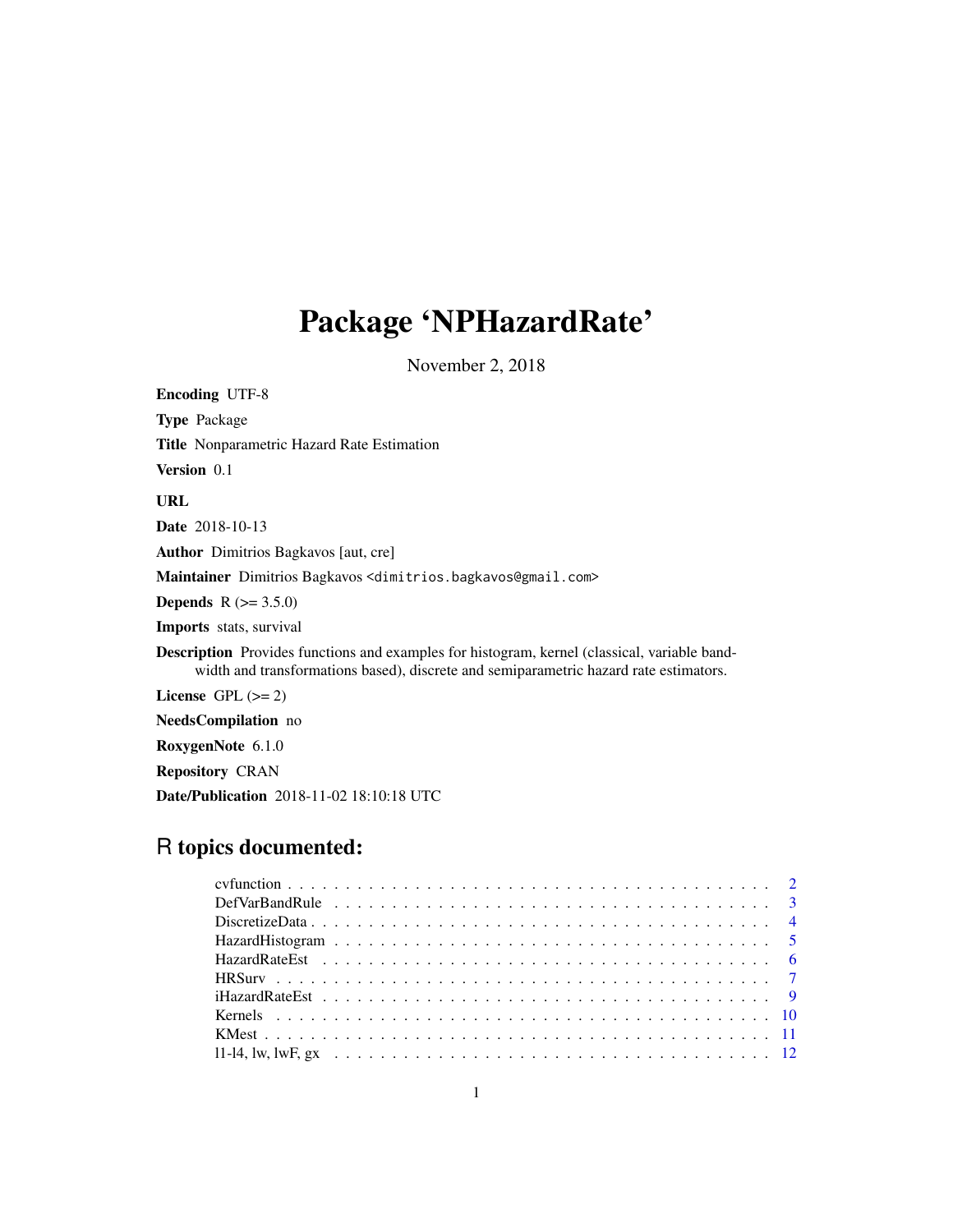#### <span id="page-1-0"></span> $2<sup>2</sup>$

|       | nsf, Tm, CparamCalculation, power.matrix, base, SmoothedEstimate 19 |    |
|-------|---------------------------------------------------------------------|----|
|       |                                                                     |    |
|       |                                                                     |    |
|       |                                                                     |    |
|       |                                                                     |    |
|       |                                                                     |    |
|       |                                                                     |    |
|       |                                                                     |    |
|       |                                                                     |    |
|       |                                                                     |    |
| Index |                                                                     | 32 |

cvfunction *Cross Validation for Histogram Hazard Rate Estimator*

#### Description

Implements the cross validation function for determining the optimal number of bins for the histogram hazard rate estimator of [Patil and Bagkavos \(2012\).](https://www.jstor.org/stable/42003749) It is used as input in [HazardHistogram](#page-4-1).

#### Usage

cvfunction(h, xin, xout, cens)

#### Arguments

| h    | Target number of bins.                                                                             |
|------|----------------------------------------------------------------------------------------------------|
| xin  | A vector of data points. Missing values not allowed.                                               |
| xout | A vector of grid points at which the histogram will be calculated.                                 |
| cens | A vector of 1s and zeros, 1's indicate uncensored observations, 0's correspond<br>to censored obs. |

#### Details

The least square cross validation criterion, defined in (12), [Patil and Bagkavos \(2012\)](https://www.jstor.org/stable/42003749) is

$$
CV(h) = \frac{1}{h} \sum_{k} \left\{ (2f_k^0 - f_k^{0^2}) [\bar{F}_k(\bar{F}_k + 1)]^{-1} - f_k^{0^2} [\bar{F}_k(\bar{F}_k + 1)^2]^{-1} \right\}.
$$

Optimization of the criterion is done through a nonlinear optimization function such as [nlminb](#page-0-0) as illustrated also in the example of [HazardHistogram](#page-4-1).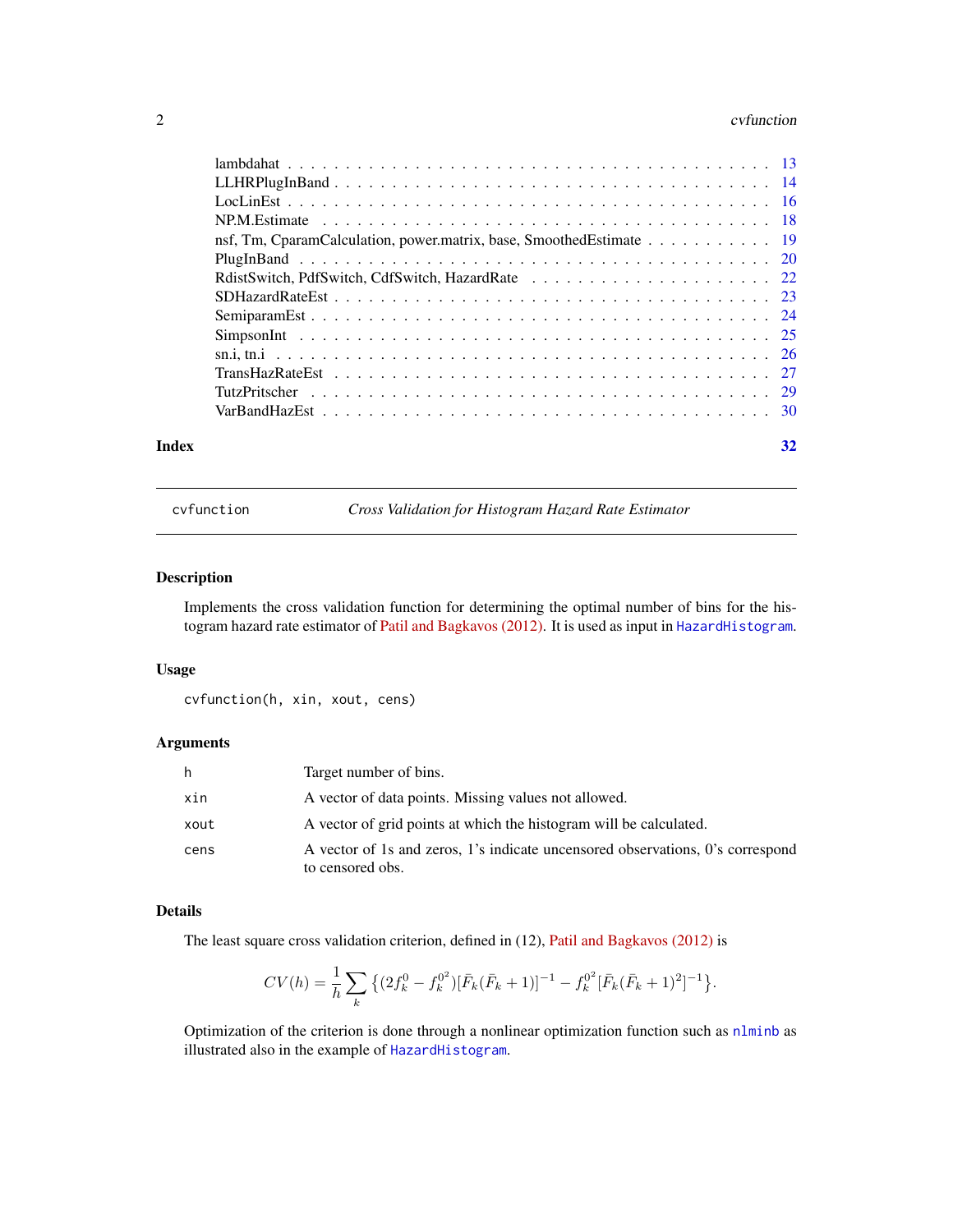#### <span id="page-2-0"></span>DefVarBandRule 3

### Value

Returns the optimal number of bins.

#### References

[Patil and Bagkavos \(2012\), Histogram for hazard rate estimation, pp. 286-301, Sankhya, B.](https://www.jstor.org/stable/42003749)

#### See Also

[HazardHistogram](#page-4-1)

DefVarBandRule *Default adaptive bandwidth rule*

#### Description

Implements an adaptive variable bandwidth hazard rate rule for use with the [VarBandHazEst](#page-29-1) based on the Weibull distribution, with parameters estimated by maximum likelihood

#### Usage

DefVarBandRule(xin, cens)

#### Arguments

| xin  | A vector of data points. Missing values not allowed.                             |
|------|----------------------------------------------------------------------------------|
| cens | A vector of censoring indicators: 1's indicate uncensored observations, 0's cor- |
|      | respond to censored obs.                                                         |

### Details

The adaptive AMISE optimal bandwidth for the variable bandwidth hazard rate estimator [VarBandHazEst](#page-29-1) is given by 1/<sup>14</sup>

$$
h_2 = \left[\frac{R(K)M_2}{8n\mu_4^2(K)R(g)}\right]^{1/4}
$$

where

$$
M_2 = \int \frac{\lambda^{3/2}(x)}{1 - F(x)} dx
$$

and

$$
g(x) = \frac{1}{24\lambda(x)^5} \left( 24\lambda'(x)^4 - 36\lambda'(x)^2 \lambda''(x)^2 \lambda(x) + 6\lambda''(x)^2 \lambda^2(x) + 8\lambda'(x) \lambda'''(x) \lambda^2(x) - \lambda^{(4)}(x) \lambda^3(x) \right)
$$

#### Value

the value of the adaptive bandwidth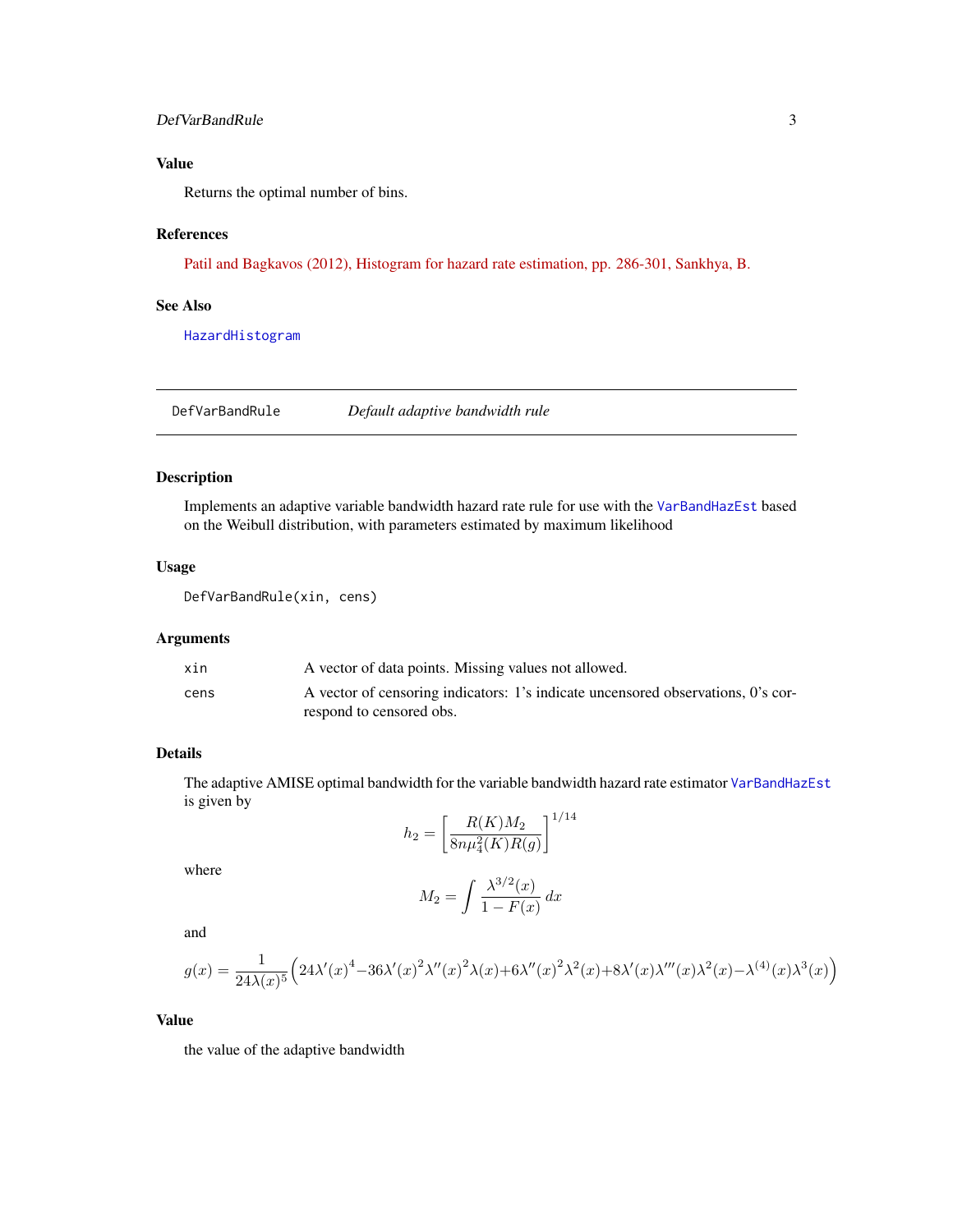#### <span id="page-3-0"></span>References

[Bagkavos and Patil \(2009\), Variable Bandwidths for Nonparametric Hazard Rate Estimation, Com](http://dx.doi.org/10.1080/03610920802364088)[munications in Statistics - Theory and Methods, 38:7, 1055-1078](http://dx.doi.org/10.1080/03610920802364088)

#### See Also

[HazardRateEst,](#page-5-1) [TransHazRateEst,](#page-26-1) [PlugInBand](#page-19-1)

#### Examples

```
library(survival)
x<-seq(0, 5,length=100) #design points where the estimate will be calculated
SampleSize <- 100
ti<- rweibull(SampleSize, .6, 1)#draw a random sample from the actual distribution
ui<-rexp(SampleSize, .05) #draw a random sample from the censoring distribution
cat("\n AMOUNT OF CENSORING: ", length(which(ti>ui))/length(ti)*100, "\n")
```

```
x1<-pmin(ti,ui) #this is the observed sample
cen<-rep.int(1, SampleSize) #censoring indicators
cen[which(ti>ui)]<-0 #censored values correspond to zero
h2<-DefVarBandRule(ti, cen) #Deafult Band. Rule - Weibull Reference
```
<span id="page-3-1"></span>DiscretizeData *Discretize the available data set*

#### Description

Defines equispaced disjoint intervals based on the range of the sample and calculates empirical hazard rate estimates at each interval center

#### Usage

```
DiscretizeData(xin, xout)
```
#### Arguments

| xin  | A vector of input values                         |
|------|--------------------------------------------------|
| xout | Grid points where the function will be evaluated |

#### Details

The function defines the subinterval length  $\Delta = (0.8 \max(X_i) - \min(X_i))/N$  where N is the sample size. Then at each bin (subinterval) center, the empirical hazard rate estimate is calculated by

$$
c_i = \frac{f_i}{\Delta(N - F_i + 1)}
$$

where  $f_i$  is the frequency of observations in the ith bin and  $F_i = \sum_{j \leq i} f_j$  is the empirical cummulative distribution estimate.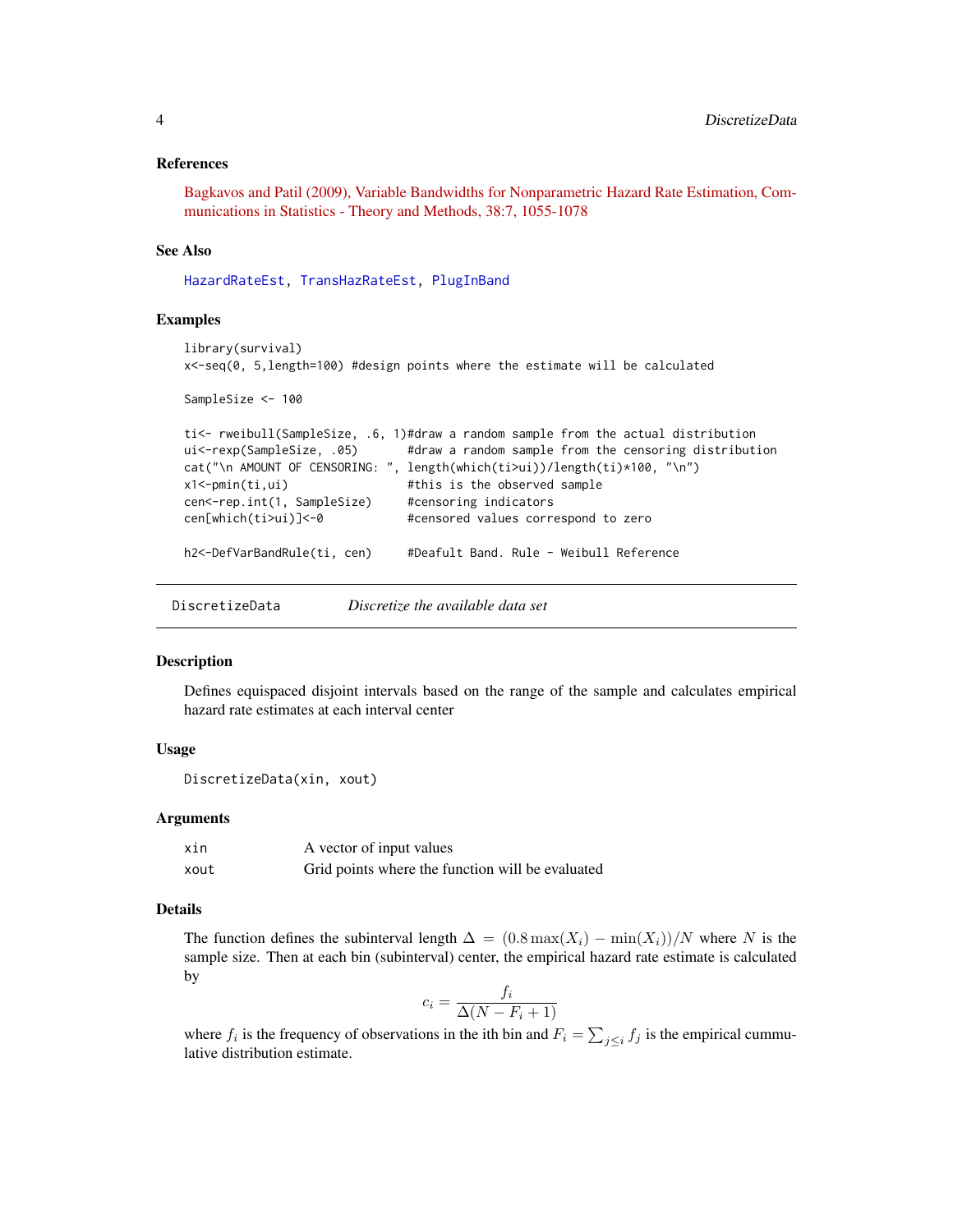#### <span id="page-4-0"></span>HazardHistogram 5

#### Value

A vector with the values of the function at the designated points xout or the random numbers drawn.

#### Examples

```
x<-seq(0, 5,length=100) #design points where the estimate will be calculated
SampleSize<-100 #amount of data to be generated
ti<- rweibull(SampleSize, .6, 1) # draw a random sample
ui<-rexp(SampleSize, .2) # censoring sample
cat("\n AMOUNT OF CENSORING: ", length(which(ti>ui))/length(ti)*100, "\n")
x1<-pmin(ti,ui) # observed data
cen<-rep.int(1, SampleSize) # initialize censoring indicators
cen[which(ti>ui)]<-0 # 0's correspond to censored indicators
a.use\le-DiscretizeData(ti, x) # discretize the data
BinCenters<-a.use$BinCenters # get the data centers
ci<-a.use$ci # get empircal hazard rate estimates
Delta=a.use$Delta # Binning range
```
<span id="page-4-1"></span>HazardHistogram *Histogram Hazard Rate Estimator*

#### Description

Implements the histogram hazard rate estimator of [Patil and Bagkavos \(2012\)](https://www.jstor.org/stable/42003749)

#### Usage

```
HazardHistogram(xin, xout, cens, bin)
```
#### **Arguments**

| xin  | A vector of data points. Missing values not allowed.                                               |
|------|----------------------------------------------------------------------------------------------------|
| xout | A vector of grid points at which the histogram will be calculated.                                 |
| cens | A vector of 1s and zeros, 1's indicate uncensored observations, 0's correspond<br>to censored obs. |
| bin  | Number of bins to use in construction of the histogram.                                            |

#### Details

The histogram hazard rate estimator is defined in (1), [Patil and Bagkavos \(2012\)](https://www.jstor.org/stable/42003749) by

$$
\hat{\lambda}(x) = h_n^{-1} C_{i_{(x)}} = h_n^{-1} f_{i_{(x)}}^0 (\bar{F}_{i_{(x)}} + 1)^{-1}.
$$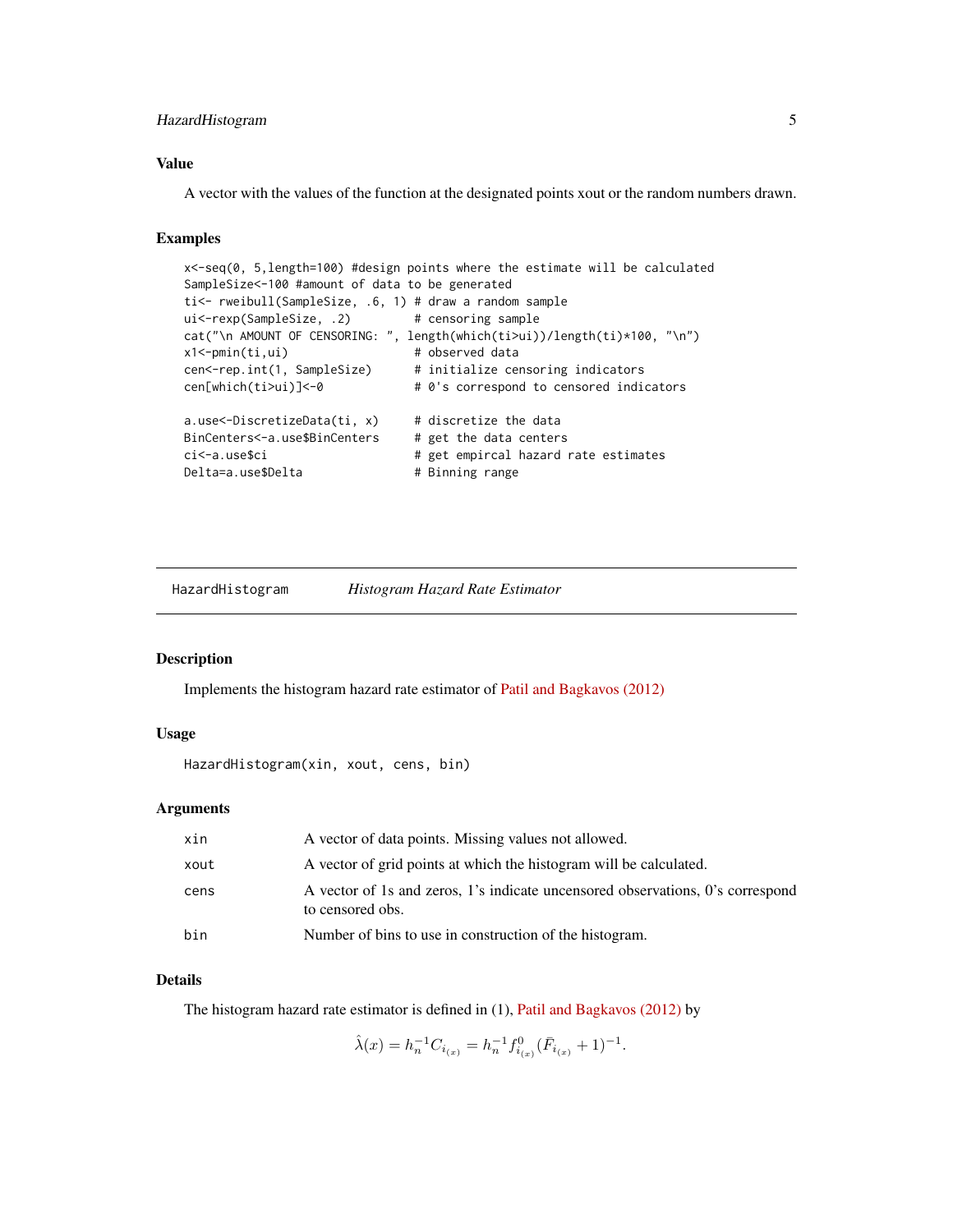#### <span id="page-5-0"></span>Value

A vector with the values of the histogram estimate at each bin.

#### References

[Patil and Bagkavos \(2012\), Histogram for hazard rate estimation, pp. 286-301, Sankhya, B.](https://www.jstor.org/stable/42003749)

#### Examples

```
SampleSize <-400
ti<-rweibull(SampleSize,0.5,0.8)
xout<-seq(0.02, 3.5, length=80)
true.hazard<-dweibull(xout,0.5, 0.8)/(1-pweibull(xout, 0.5, 0.8))
cen<-rep.int(1, SampleSize)
cen[sample(1:SampleSize, SampleSize/10)]<-0
band<-nlminb(start= 2, obj=cvfunction, control = list(iter.max = 100, x.tol = .001)
            ,xin=ti, xout= xout, cens = cen, lower=.01, upper=max(xout))
bin <- 3.49 * sd(ti)^2 * SampleSize^(-1/3) /50 #Scott 1979 Biometrika default rule
bin<-unlist(band[1])
histest<- HazardHistogram(ti,xout, cen, bin+0.013 )
plot(xout, true.hazard, type="l")
lines(histest[,1], histest[,2], col=2, type="s")
barplot( histest[,2], rep(bin, times=length(histest[,2])))
lines(xout, true.hazard, type="l", lwd=2, col=2)
```
<span id="page-5-1"></span>HazardRateEst *Kernel Hazard Rate Estimation*

#### Description

Implements the (classical) kernel hazard rate estimator for right censored data defined in [Tanner](https://projecteuclid.org/download/pdf_1/euclid.aos/1176346265) [and Wong \(1983\).](https://projecteuclid.org/download/pdf_1/euclid.aos/1176346265)

#### Usage

```
HazardRateEst(xin, xout, kfun, h, ci)
```

| xin  | A vector of data points. Missing values not allowed.                                                                  |
|------|-----------------------------------------------------------------------------------------------------------------------|
| xout | A vector of grid points at which the estimate will be calculated.                                                     |
| kfun | Kernel function to use. Supported kernels: Epanechnikov, Biweight, Gaussian,<br>Rectangular, Triangular, HigherOrder. |
| h    | A scalar, the bandwidth to use in the estimate.                                                                       |
| сi   | A vector of censoring indicators: 1's indicate uncensored observations, 0's cor-<br>respond to censored obs.          |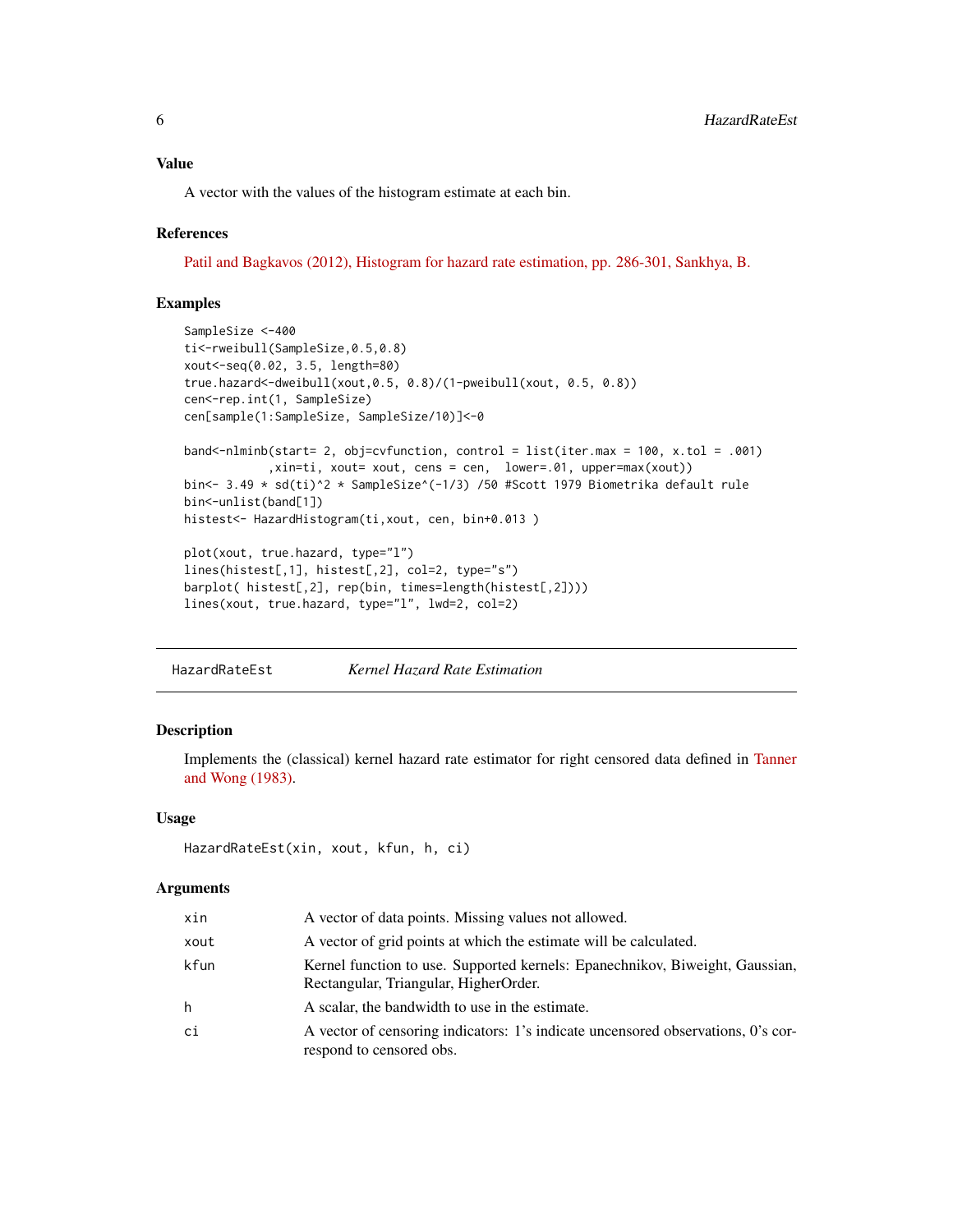#### <span id="page-6-0"></span>HRSurv 7

#### Details

The kernel hazard rate estimator of [Tanner and Wong \(1983\)](https://projecteuclid.org/download/pdf_1/euclid.aos/1176346265) is given by

$$
\hat{\lambda}(x; h) = \sum_{i=1}^{n} \frac{K_h(x - X_{(i)})\delta_{(i)}}{n - i + 1}
$$

h is determined by a bandwidth rule such as [PlugInBand](#page-19-1). [HazardRateEst](#page-5-1) is also used as a pilot estimate in the implementation of both the variable bandwidth estimate [VarBandHazEst](#page-29-1) and the transformed hazard rate estimate [TransHazRateEst](#page-26-1).

#### Value

A vector with the hazard rate estimates at the designated points xout.

#### References

[Tanner and Wong \(1983\), The Estimation Of The Hazard Function From Randomly Censored Data](https://projecteuclid.org/download/pdf_1/euclid.aos/1176346265) [By The Kernel Method, Annals of Statistics, 3, pp. 989-993.](https://projecteuclid.org/download/pdf_1/euclid.aos/1176346265)

#### See Also

[VarBandHazEst,](#page-29-1) [TransHazRateEst,](#page-26-1) [PlugInBand](#page-19-1)

#### Examples

```
x<-seq(0, 5,length=100) #design points where the estimate will be calculated
plot(x, HazardRate(x, "weibull", .6, 1), type="1", xlab = "x",ylab="Hazard rate") #plot true hazard rate function
SampleSize <- 100
ti<- rweibull(SampleSize, .6, 1) #draw a random sample from the actual distribution
ui<-rexp(SampleSize, .2) #draw a random sample from the censoring distribution
cat("\n AMOUNT OF CENSORING: ", length(which(ti>ui))/length(ti)*100, "\n")
x1<-pmin(ti,ui) #this is the observed sample
cen<-rep.int(1, SampleSize) #censoring indicators
cen[which(ti>ui)]<-0 #censored values correspond to zero
huse<-PlugInBand(x1, x, cen, Biweight)
arg2<-HazardRateEst(x1, x, Epanechnikov, huse, cen) #Calculate the estimate
lines(x, arg2, lty=2) #draw the result on the graphics device.
```
<span id="page-6-1"></span>HRSurv *Estimate of the constant in the optimal AMISE expression*

#### Description

Calculation of the integrand of the contant term in the AMISE plugin bandwidth rule implemented in [PlugInBand](#page-19-1).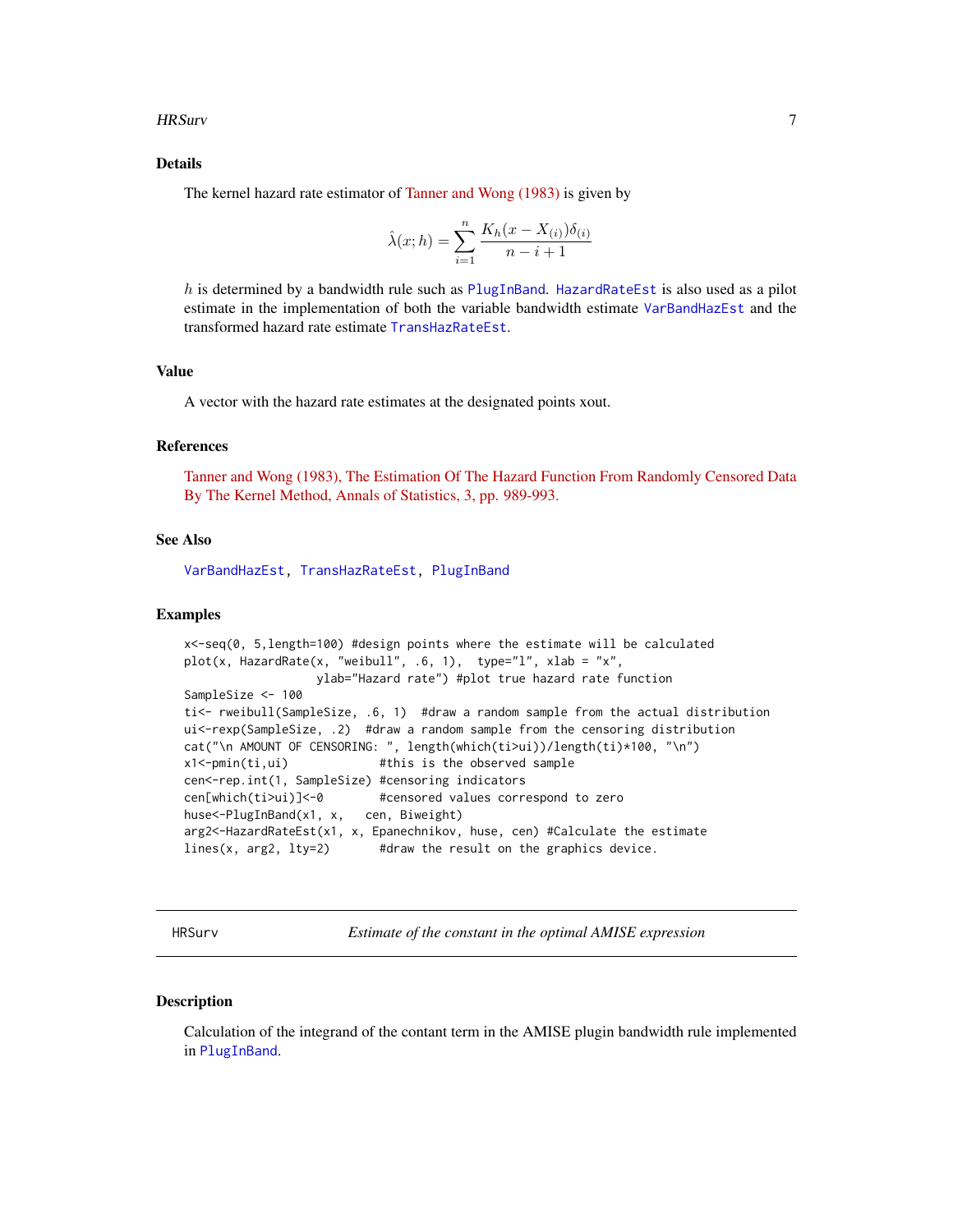<span id="page-7-0"></span>8 Beach and the set of the set of the set of the set of the set of the set of the set of the set of the set of the set of the set of the set of the set of the set of the set of the set of the set of the set of the set of t

#### Usage

HRSurv(x, xin, cens, h, kfun)

#### Arguments

| xin          | A vector of data points                                |
|--------------|--------------------------------------------------------|
| $\mathsf{x}$ | The point at which the estimates should be calculated. |
| cens         | Censoring Indicators.                                  |
| h            | bandwidth to use.                                      |
| kfun         | The kernel function to use.                            |

#### Details

Calculates the term

$$
\frac{\lambda_T(x)}{1 - F(x)} dx
$$

which is passed then as argument to the function [NP.M.Estimate](#page-17-1) for numerical integtaion. Currrently the fraction is estimated by  $\hat{\lambda}$  (xi, b)

$$
\frac{\lambda(x;b)}{1-\hat{F}(x)}
$$

where  $\hat{\lambda}(x;b)$  is implemented by [HazardRateEst](#page-5-1) using bandwidth bw.nrd{xin}. For  $1-\hat{F}(x)$ the Kaplan-Meier estimate [KMest](#page-10-1) is used.

#### Value

A vector with the value of the fraction.

#### References

[Hua, Patil and Bagkavos, An \\$L\\_1\\$ analysis of a kernel-based hazard rate estimator, Australian and](https://onlinelibrary.wiley.com/doi/full/10.1111/anzs.12224) [New Zealand J. Statist., \(60\), 43-64, \(2018\).](https://onlinelibrary.wiley.com/doi/full/10.1111/anzs.12224)

#### See Also

[PlugInBand,](#page-19-1) [NP.M.Estimate](#page-17-1)

#### Examples

```
x<-seq(0, 5,length=100) #design points where the estimate will be calculated
SampleSize<-100 #amount of data to be generated
ti<- rweibull(SampleSize, .6, 1) # draw a random sample
ui<-rexp(SampleSize, .2) # censoring sample
cat("\n AMOUNT OF CENSORING: ", length(which(ti>ui))/length(ti)*100, "\n")
x1<-pmin(ti,ui) # observed data
cen<-rep.int(1, SampleSize) # initialize censoring indicators
cen[which(ti>ui)]<-0 # 0's correspond to censored indicators
```
HRSurv(x, x1, cen, bw.nrd(x1), Biweight)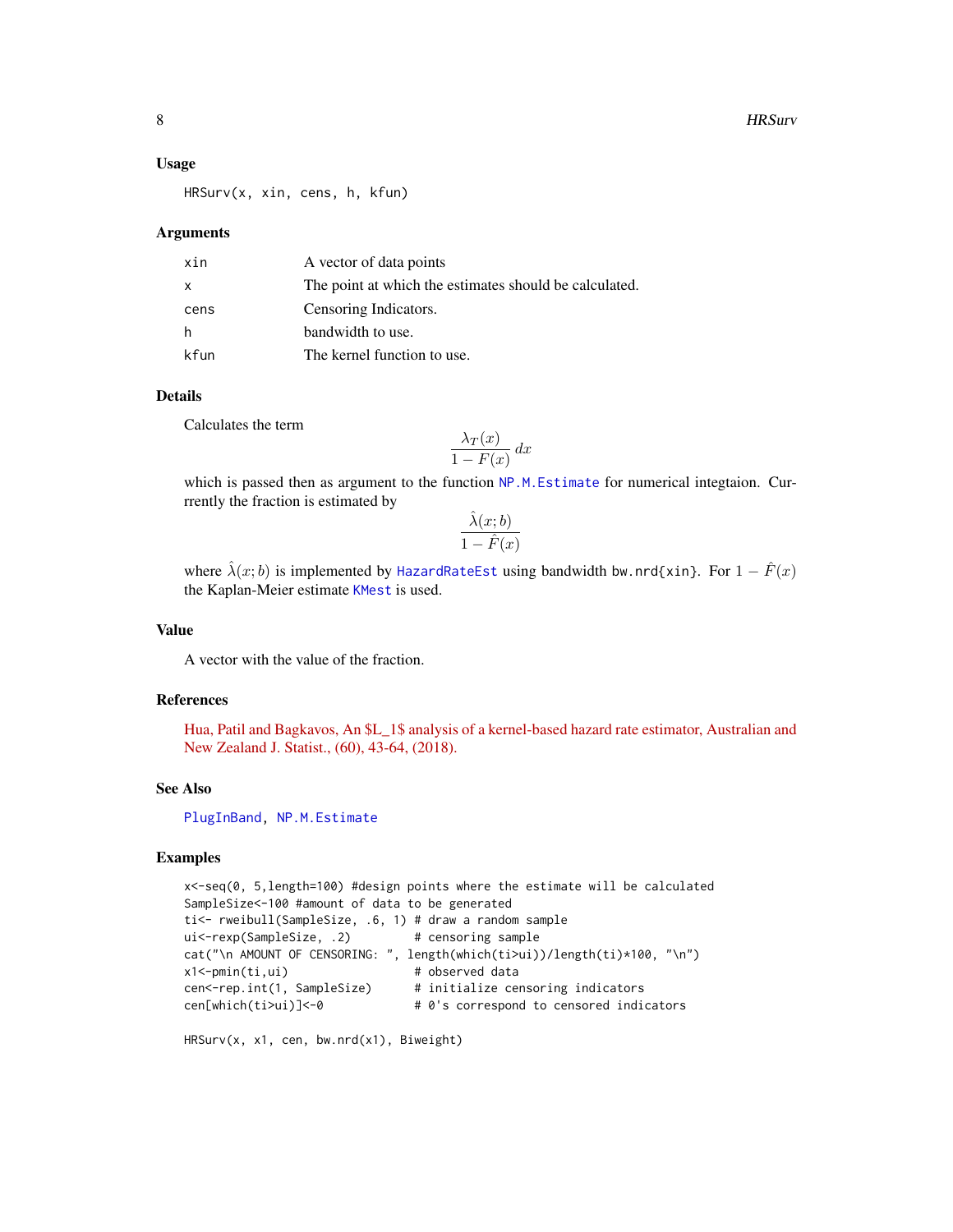<span id="page-8-1"></span><span id="page-8-0"></span>

#### Description

Implements the integrated kernel hazard rate estimator for right censored data, i.e. a kernel estimate of the cummulative hazard function.

#### Usage

iHazardRateEst(xin, xout, ikfun, h, ci)

#### Arguments

| xin   | A vector of data points. Missing values not allowed.                                                         |
|-------|--------------------------------------------------------------------------------------------------------------|
| xout  | A vector of grid points at which the estimates will be calculated.                                           |
| ikfun | Integrated kernel function to use                                                                            |
| h     | A scalar, the bandwidth to use in the estimate.                                                              |
| ci    | A vector of censoring indicators: 1's indicate uncensored observations, 0's cor-<br>respond to censored obs. |

#### Details

The function [iHazardRateEst](#page-8-1) implements the cummulative hazard rate estimator  $\hat{\Lambda}(x; h_1)$  given by

$$
\hat{\Lambda}(x; h_1) = \sum_{i=1}^{n} \frac{k \left\{ (x - X_{(i)}) h_1^{-1} \right\} \delta_{(i)}}{n - i + 1}
$$

where

$$
k(x) = \int_{-\infty}^{x} K(y) \, dy
$$

Note that [iHazardRateEst](#page-8-1) is used in the implementation of the transformed hazard rate estimate [TransHazRateEst](#page-26-1).

#### Value

A vector with the cummulative hazard rate estimates at the designated points xout.

#### References

[Tanner and Wong \(1983\), The Estimation Of The Hazard Function From Randomly Censored Data](https://projecteuclid.org/download/pdf_1/euclid.aos/1176346265) [By The Kernel Method, Annals of Statistics, 3, pp. 989-993.](https://projecteuclid.org/download/pdf_1/euclid.aos/1176346265)

#### See Also

[VarBandHazEst,](#page-29-1) [TransHazRateEst,](#page-26-1) [PlugInBand](#page-19-1)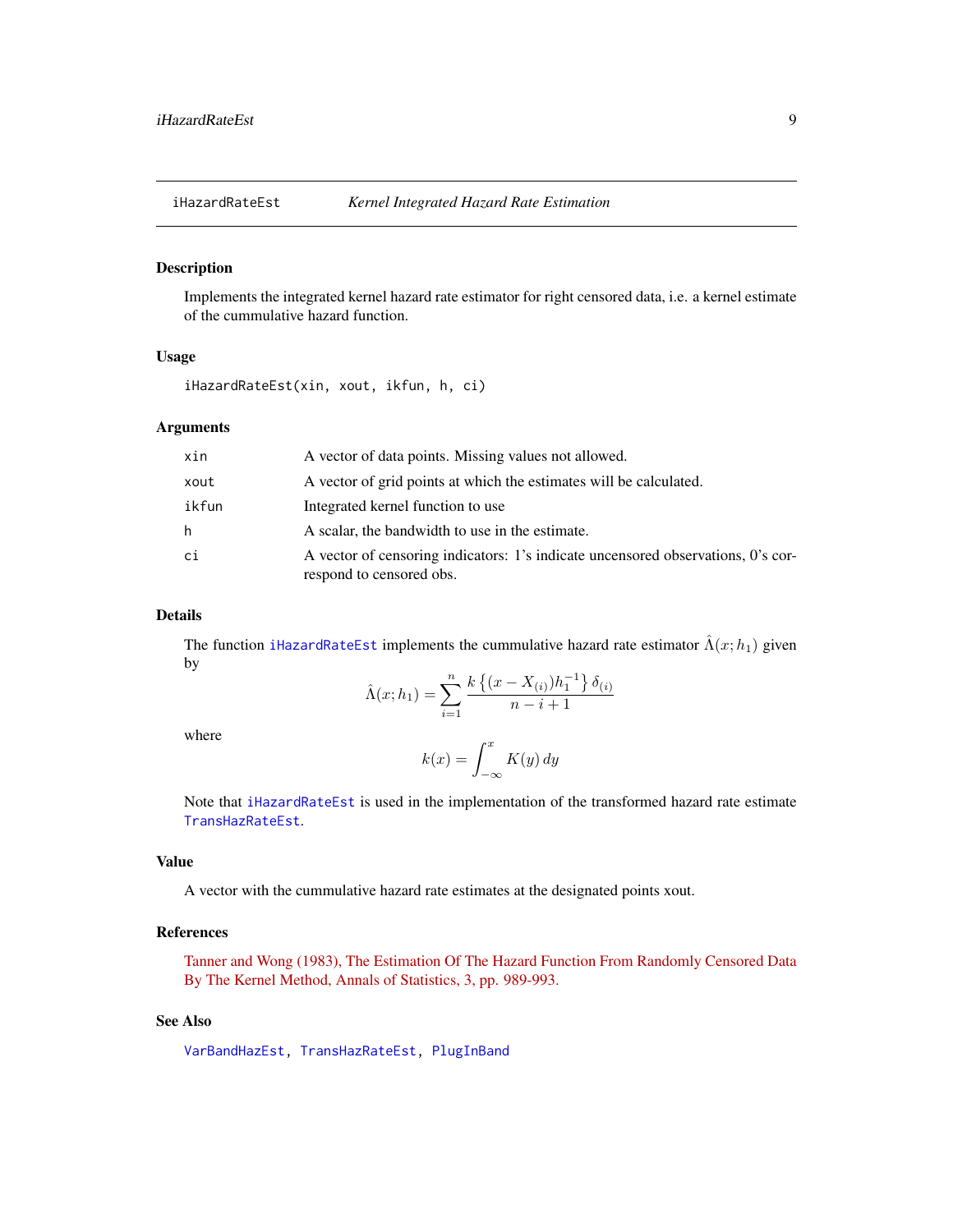#### <span id="page-9-0"></span>Examples

x<-seq(0, 5,length=100) #design points where the estimate will be calculated

```
SampleSize <- 100
ti<- rweibull(SampleSize, .6, 1) #draw a random sample from the actual distribution
ui<-rexp(SampleSize, .2) #draw a random sample from the censoring distribution
cat("\n AMOUNT OF CENSORING: ", length(which(ti>ui))/length(ti)*100, "\n")
x1<-pmin(ti,ui) #this is the observed sample
cen<-rep.int(1, SampleSize) #censoring indicators
cen[which(ti>ui)]<-0 #censored values correspond to zero
huse<-PlugInBand(x1, x, cen, Biweight)
arg2<-iHazardRateEst(x1, x, IntEpanechnikov, huse, cen) #Calculate the estimate
```
Kernels *Kernel functions*

#### <span id="page-9-1"></span>Description

Implements various kernel functions, including boundary, integrated and discrete kernels for use in the definition of the nonparametric estimates

#### Usage

```
Biweight(x, \ldots)Epanechnikov(x, ...)
Triangular(x, ...)
Gaussian(x, ...)
HigherOrder(x, ...)
Rectangular(x, ...)
IntBiweight(x)
IntEpanechnikov(x)
IntRectangular(x)
IntTriangular(x)
IntGaussian(x)
SDBiweight(x)
a\theta(x,h)a1(x,h)
a2(x,h)BoundaryBiweight(x, h)
b\theta(x,h)b1(x,h)b2(x,h)BoundaryEpanechnikov(x, h)
Habbema(xin, x)
```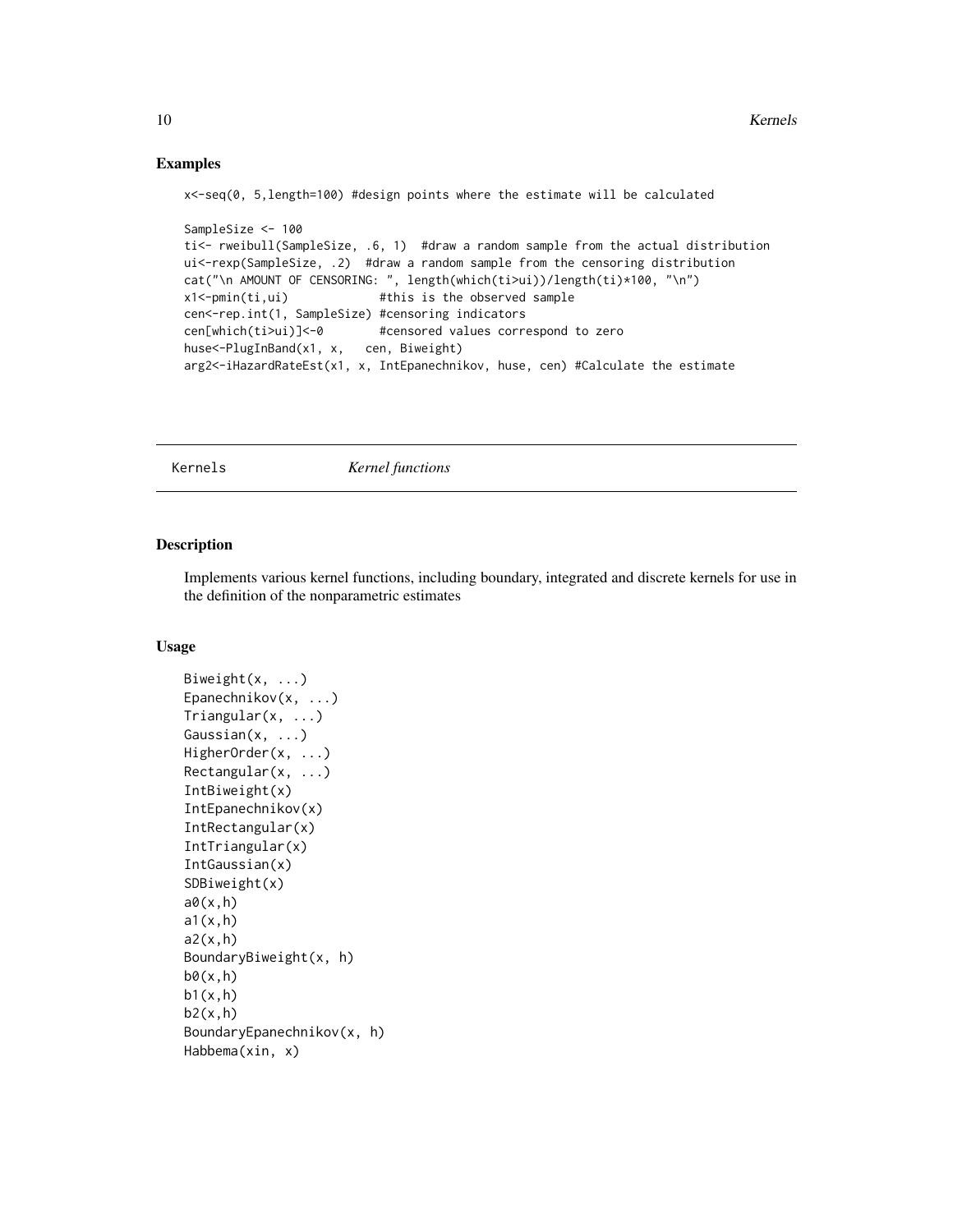#### <span id="page-10-0"></span> $K$ Mest  $11$

#### Arguments

| X   | A vector of data points where the kernel will be evaluated.      |
|-----|------------------------------------------------------------------|
| h.  | A scalar.                                                        |
| xin | Discrete data inputs especially for the Habbema discrete kernel. |
|     | Further arguments.                                               |

#### Details

Implements the Biweight, Second Derivative Biweight, Epanechnikov, Triangular, Guassian, Rectangular, the Boundary adjusted Biweight and Epanechnikov kernels. It also provides the kernel distribution functions for the Biweight, Epanechnikov, Rectangular, Triangular and Guassian kernels. Additionally it implements the discrete kernel Habbema.

#### Value

The value of the kernel at  $x$ 

#### References

- 1. [Bagkavos and Patil, Local Polynomial Fitting in Failure Rate Estimation, IEEE Transactions](https://ieeexplore.ieee.org/document/4385743) [on Reliability, 57, \(2008\),](https://ieeexplore.ieee.org/document/4385743)
- 2. [Bagkavos \(2011\), Annals of the Institute of Statistical Mathematics, 63\(5\), 1019-1046,](https://link.springer.com/article/10.1007/s10463-010-0277-6)

<span id="page-10-1"></span>

KMest *Kaplan-Meier Estimate*

#### Description

Custom implementation of the Kaplan Meier estimate. The major difference with existing implementations is that the user can specify exactly the grid points where the estimate is calculated. The implementation corresponds to  $1 - \hat{H}(x)$  of [Hua, Patil and Bagkavos \(2018\),](https://onlinelibrary.wiley.com/doi/full/10.1111/anzs.12224) and is used mainly for estimation of the censoring distribution.

#### Usage

KMest(xin, cens, xout)

| xin  | A vector of data points                                |
|------|--------------------------------------------------------|
| xout | The point at which the estimates should be calculated. |
| cens | Censoring Indicators.                                  |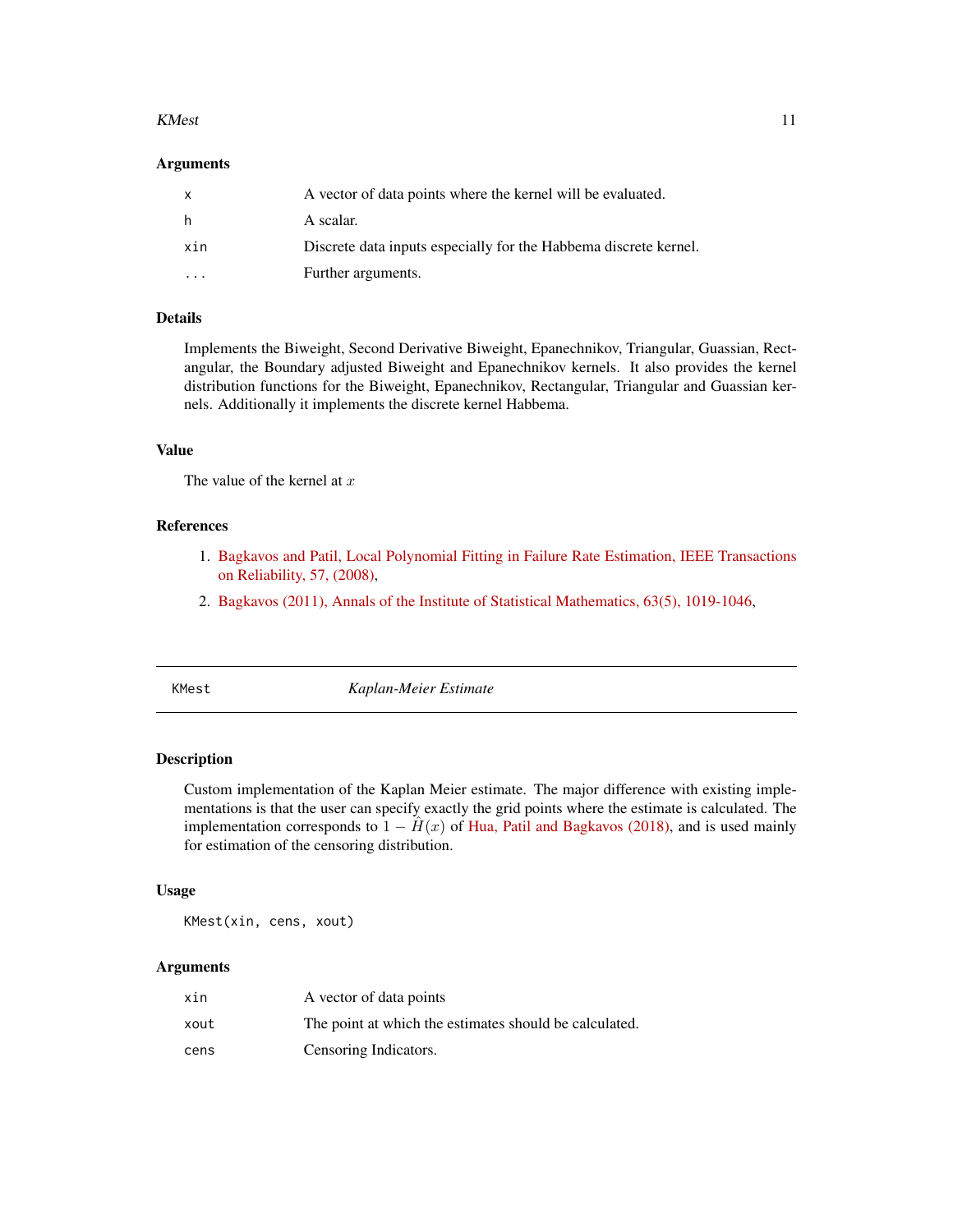#### <span id="page-11-0"></span>Details

Calculates the well known Kaplan-Meier estimate

$$
1 - \hat{H}(x) = 1, 0 \le x \le X_{(1)}
$$

or

$$
1 - \hat{H}(x) = \prod_{i=1}^{k-1} \left( \frac{n-i+1}{n-i+2} \right)^{1-\delta(i)}, X_{(k-1)} < x \le X_{(k)}, k = 2, \dots, n
$$

or

$$
1 - \hat{H}(x) = \prod_{i=1}^{n} \left( \frac{n-i+1}{n-i+2} \right)^{1-\delta(i)}, X_{(n)} < x.
$$

The implementation is mainly for estimating the censoring distribution of the available sample.

#### Value

A vector with the Kaplan-Meier estimate at xout.

#### References

[Kaplan, E. L., and Paul Meier. Nonparametric Estimation from Incomplete Observations., J. of the](https://www.jstor.org/stable/2281868) [American Statist. Association 53, \(1958\): 457-81.](https://www.jstor.org/stable/2281868)

#### Examples

```
x<-seq(0, 5,length=100) #design points where the estimate will be calculated
SampleSize<-100 #amount of data to be generated
ti<- rweibull(SampleSize, .6, 1) # draw a random sample
ui<-rexp(SampleSize, .2) # censoring sample
cat("\n AMOUNT OF CENSORING: ", length(which(ti>ui))/length(ti)*100, "\n")
x1<-pmin(ti,ui) # observed data
cen<-rep.int(1, SampleSize) # initialize censoring indicators
cen[which(ti>ui)]<-0 # 0's correspond to censored indicators
arg1<- KMest(x1, cen, x)
plot(x, arg1, type="l")
```
l1-l4, lw, lwF, gx *Weibull hazard rate functionals*

#### Description

Privides the various hazard rate function derivatives and related functionals with reference to the Weibull function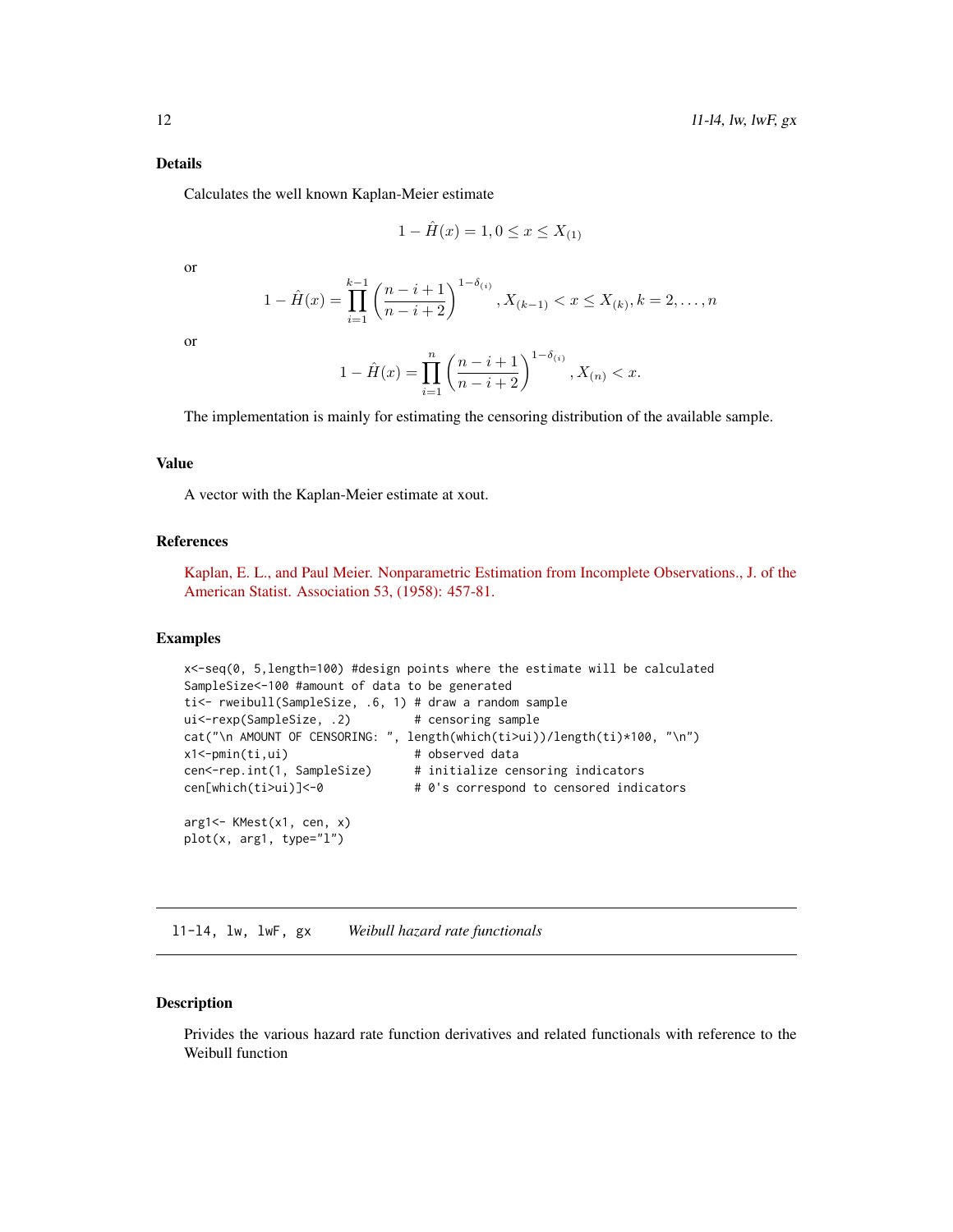#### <span id="page-12-0"></span>lambdahat 13

#### Usage

| 11(x,p,1)   |
|-------------|
| 12(x, p, 1) |
| 13(x,p,1)   |
| 14(x, p, 1) |
| lw(x,p,1)   |
| lwF(x,p,1)  |
| gx(x,p,1)   |

#### Arguments

| X            | A vector of points at which the hazard rate function will be estimated. |
|--------------|-------------------------------------------------------------------------|
| <sub>D</sub> | MLE estimate of the shape parameter                                     |
|              | MLE estimate of the scale parameter                                     |

#### Details

Implements the necessary functions for calculating the squared bias term of the variable bandwidth estimate.

#### Value

A vector with the values of the function at the designated points x.

#### References

[Bagkavos and Patil \(2009\), Variable Bandwidths for Nonparametric Hazard Rate Estimation, Com](http://dx.doi.org/10.1080/03610920802364088)[munications in Statistics - Theory and Methods, 38:7, 1055-1078](http://dx.doi.org/10.1080/03610920802364088)

<span id="page-12-1"></span>lambdahat *Discrete non parametric mle hazard rate estimator*

#### Description

Implementation of the purely nonparametric discrete hazard rate estimator lambdahat discussed among others in [Patil and Bagkavos \(2012\).](https://onlinelibrary.wiley.com/doi/abs/10.1002/bimj.201100058) lambdahat is also used as the nonparametric component in the implementation of [SemiparamEst](#page-23-1).

#### Usage

lambdahat(xin, cens, xout)

| xin  | A vector of data points. Missing values not allowed.                                                                         |
|------|------------------------------------------------------------------------------------------------------------------------------|
| cens | Censoring indicators as a vector of 1s and zeros, 1's indicate uncensored obser-<br>vations, 0's correspond to censored obs. |
| xout | The grid points where the estimates will be calculated.                                                                      |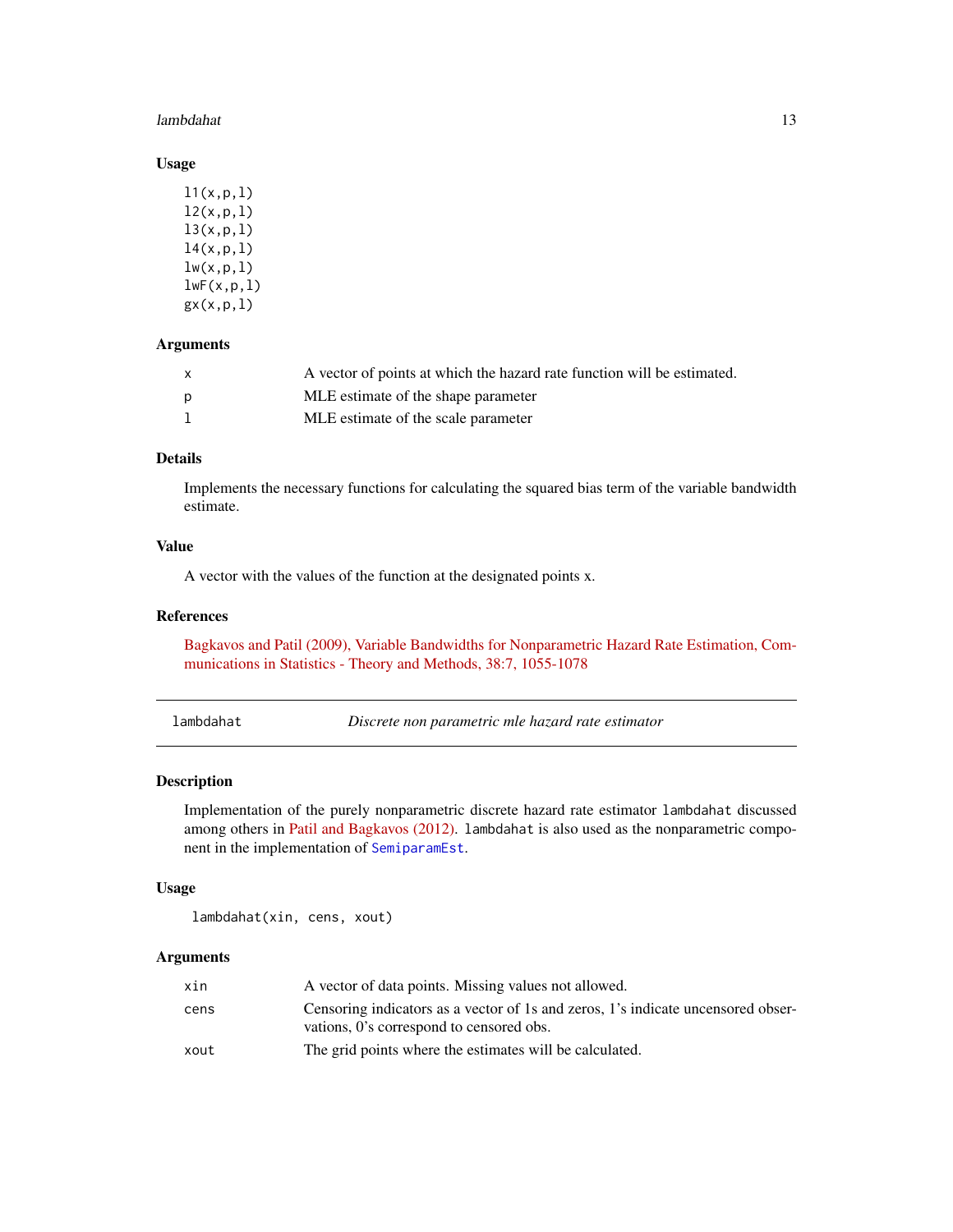#### <span id="page-13-0"></span>Details

The discrete - crude - hazard rate estimator (NPMLE) in [Patil and Bagkavos \(2012\)](https://onlinelibrary.wiley.com/doi/abs/10.1002/bimj.201100058) is given by

$$
\hat{\lambda}(t_k) = \frac{n_k^0}{m_k + 1}
$$

#### Value

Returns a vector with the values of the hazard rate estimates at  $x = xout$ .

#### References

[Patil and Bagkavos \(2012\), Semiparametric smoothing of discrete failure time data, Biometrical](https://onlinelibrary.wiley.com/doi/abs/10.1002/bimj.201100058) [Journal, 54, \(2012\), 5–19.](https://onlinelibrary.wiley.com/doi/abs/10.1002/bimj.201100058)

#### See Also

[SemiparamEst](#page-23-1)

#### Examples

```
options(echo=FALSE)
xin<-c(7,34,42,63,64, 74, 83, 84, 91, 108, 112,129, 133,133,139,140,140,146,
      149,154,157,160,160,165,173,176,185, 218,225,241, 248,273,277,279,297,
     319,405,417,420,440, 523,523,583, 594, 1101, 1116, 1146, 1226, 1349,
     1412, 1417)
cens<-c(1,1,1,1,1,0,1,1,1,1,1,1,1,1,1,1,1,1,1,1,1,1,1,1,1,1,0,1,1,1,1,1,1,
        0,1,0,1,1,1,1,1,0,1,1,1,0,1)
xin<-xin/30.438 #Adjust the data
storage.mode(xin)<-"integer" # turn the data to integers
xout <- seq(1,47, by=1) # define the grid points to evaluate the estimate
arg<-TutzPritscher(xin,cens,xout) #Discrete kernel estimate
plot(xout, arg, type="l", ylim=c(0, .35), lty=2, col=6) # plot the estimate
argSM<-lambdahat(xin, cens, xout) #crude nonparametric estimate
lines(xout, argSM, lty=3, col=5) # plot the crude estimate
```
<span id="page-13-1"></span>LLHRPlugInBand *Simple Plug in badnwidth selector*

#### **Description**

Provides the asymptotic MISE optimal plug-in bandwidth for the local linear hazard rate estimator [LocLinEst](#page-15-1), defined in (4), [Bagkavos \(2011\).](https://link.springer.com/article/10.1007/s10463-010-0277-6) This is the binned data version of the [PlugInBand](#page-19-1) AMISE optimal bandwidth rule.

#### Usage

```
LLHRPlugInBand(BinCenters, h, kfun, Delta, xin, xout, IntKfun, ci, cens)
```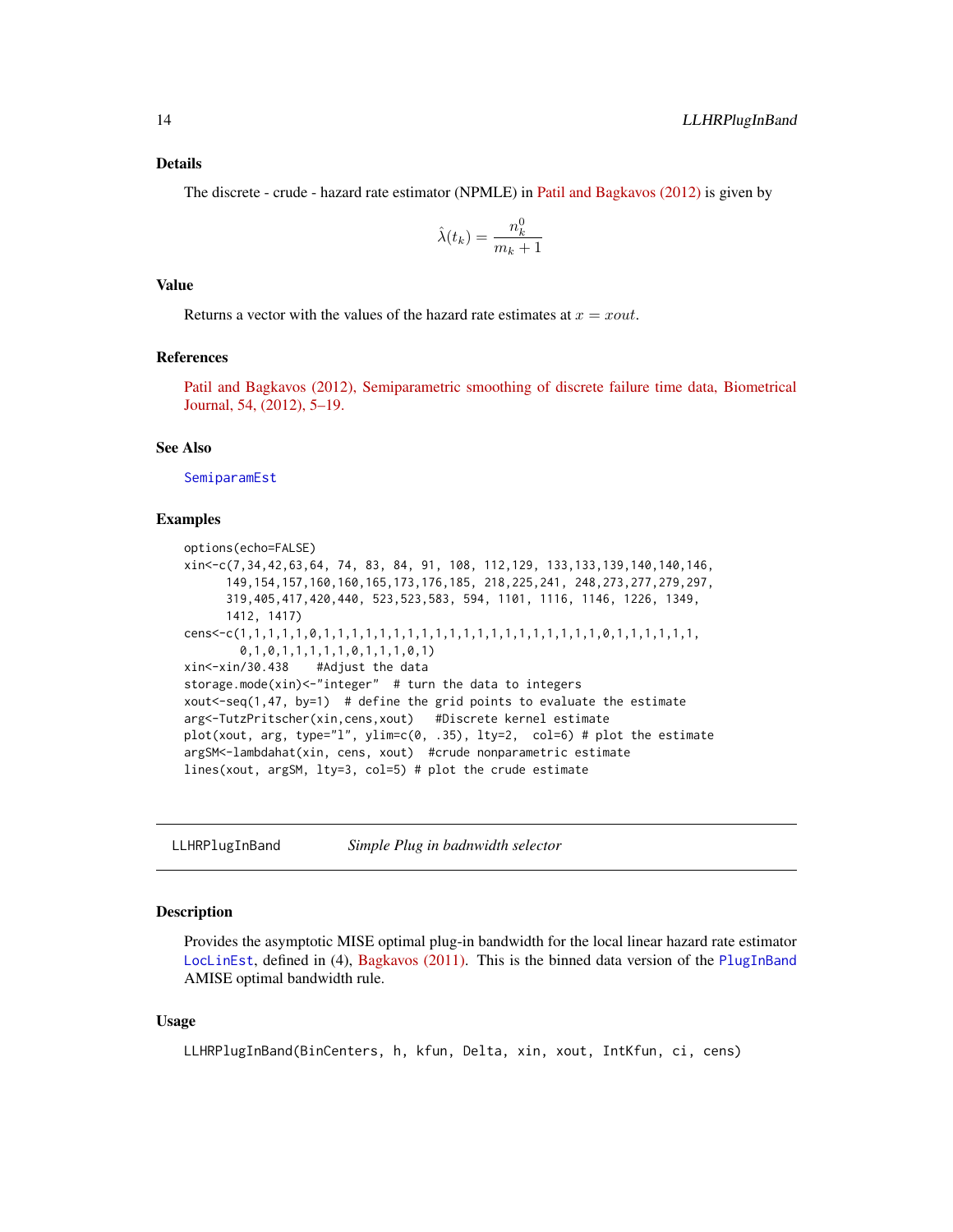#### <span id="page-14-0"></span>LLHRPlugInBand 15

#### **Arguments**

| <b>BinCenters</b> | A vector of data points, the centers of the bins resulting from the discretization<br>of the data. |
|-------------------|----------------------------------------------------------------------------------------------------|
| h                 | Bandwidth for the estimate of the distribution function.                                           |
| kfun              | A kernel function.                                                                                 |
| Delta             | A scalar. The length of the bins.                                                                  |
| xin               | A vector of data points                                                                            |
| xout              | The point at which the estimates should be calculated.                                             |
| IntKfun           | The integrated kernel function.                                                                    |
| ci                | Crude hazard rate estimates.                                                                       |
| cens              | Censoring Indicators.                                                                              |

#### Details

The bandwidth selector requires binned data, i.e. data in the form  $(x_i, y_i)$  where  $x_i$  are the bin centers and  $y_i$  are empirircal hazard rate estimates at each  $x_i$ . This is achieved via the [DiscretizeData](#page-3-1) function. As it can be seen from (4) in [Bagkavos \(2011\),](https://link.springer.com/article/10.1007/s10463-010-0277-6) the bandwidth selector also requires an estimate of the functional

$$
\int \left\{ \lambda^{(2)}(x) \right\}^2 dx
$$

which is readily implemented in [PlugInBand](#page-19-1). It also requires an estimate of the constant

$$
\int \frac{\lambda(x)}{1 - F(x)} \, dx
$$

For this reason additionally the plug in bandwidth rule is also used, as it is implemented in the [bw.nrd](#page-0-0) distribution function default bandwidth rule of [Swanepoel and Van Graan \(2005\).](https://onlinelibrary.wiley.com/doi/abs/10.1111/j.1467-9469.2005.00472.x) The constants  $R(K)$  and  $\mu_2^2(K)$  are deterministic and specific to the kernel used in the implementation hence can be claculated precisely.

#### Value

A scalar with the value of the suggested bandwidth.

#### References

[Bagkavos \(2011\), Annals of the Institute of Statistical Mathematics, 63\(5\), 1019-1046.](https://link.springer.com/article/10.1007/s10463-010-0277-6)

#### See Also

[PlugInBand](#page-19-1)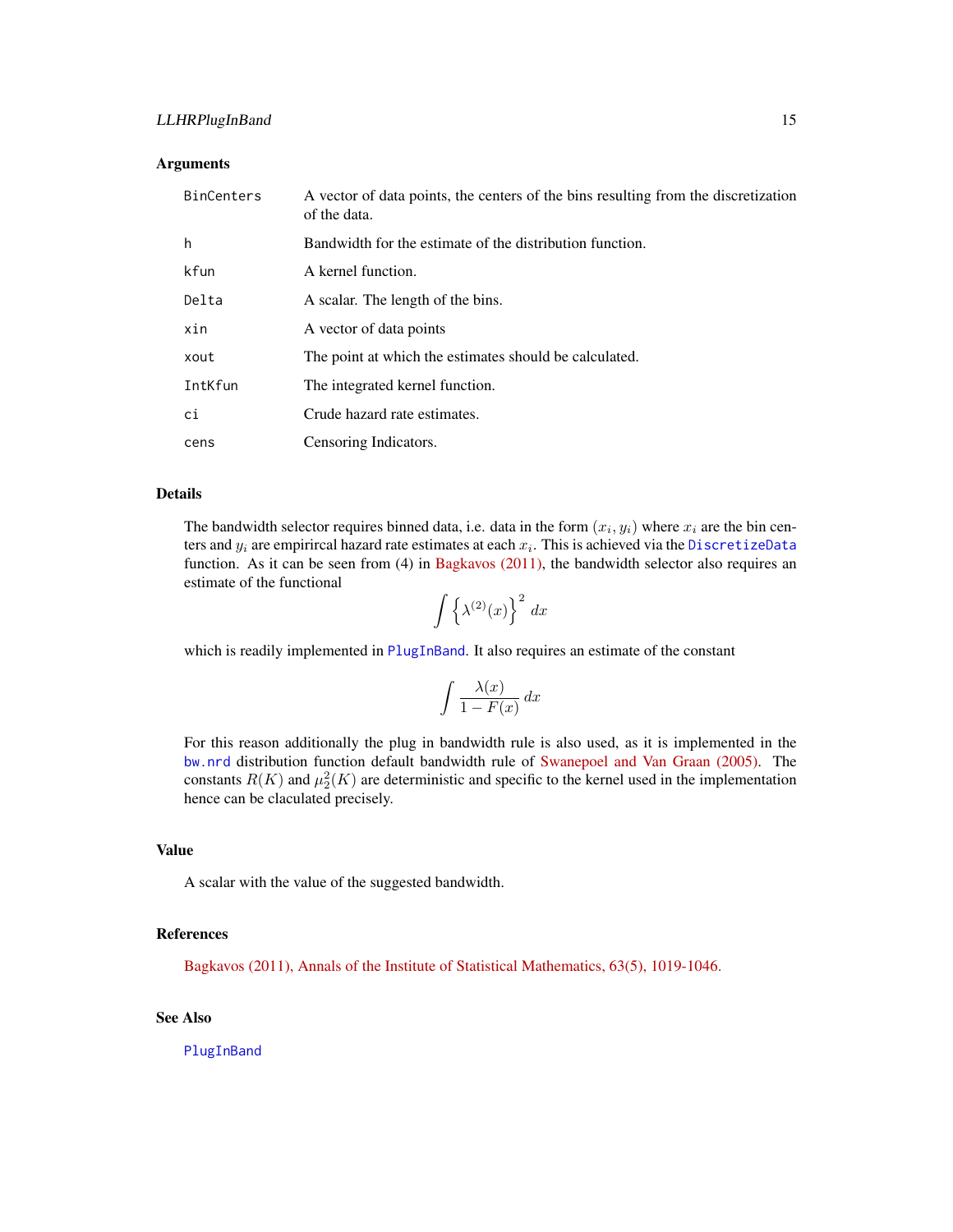#### Examples

```
x<-seq(0, 5,length=100) #design points where the estimate will be calculated
SampleSize<-100 #amount of data to be generated
ti<- rweibull(SampleSize, .6, 1) # draw a random sample
ui<-rexp(SampleSize, .2) # censoring sample
cat("\n AMOUNT OF CENSORING: ", length(which(ti>ui))/length(ti)*100, "\n")
x1<-pmin(ti,ui) # observed data
cen<-rep.int(1, SampleSize) # initialize censoring indicators
cen[which(ti>ui)]<-0 # 0's correspond to censored indicators
a.use<-DiscretizeData(ti, x) # discretize the data
BinCenters<-a.use$BinCenters # get the data centers
ci<-a.use$ci # get empircal hazard rate estimates
Delta=a.use$Delta # Binning range
h2<-bw.nrd(ti) # Bandwidth to use in constant est. of the plug in rule
h.use<-h2 # the first element is the band to use
```
huse1<- LLHRPlugInBand(BinCenters,h.use,Epanechnikov,Delta,ti,x,IntEpanechnikov,ci,cen) huse1

<span id="page-15-1"></span>

LocLinEst *Local Linear Hazard Rate Estimator*

#### **Description**

Implements the local linear kernel hazard rate estimate of [Bagkavos and Patil \(2008\)](https://ieeexplore.ieee.org/document/4385743) and [Bagkavos](https://link.springer.com/article/10.1007/s10463-010-0277-6) [\(2011\).](https://link.springer.com/article/10.1007/s10463-010-0277-6) The estimate assumes binned data (fixed design), of the form  $(x_i, y_i)$  where  $x_i$  are the bin centers and  $y_i$  are empirircal hazard rate estimates at each  $x_i$ . These are calculated via the [DiscretizeData](#page-3-1) function. The estimate then smooths the empircal hazard rate estimates and achieves automatic boundary adjustments through approrpiately defined kernel weights. The user is able to supply their own bandwidth values through the  $h$  argument.

Currently only the [LLHRPlugInBand](#page-13-1) bandwidth selector is provided which itself it depends on the [bw.nrd](#page-0-0) distribution function default bandwidth rule of [Swanepoel and Van Graan \(2005\)](https://onlinelibrary.wiley.com/doi/abs/10.1111/j.1467-9469.2005.00472.x) for the constant estimate.

• TO DO: In future implementations the EBBS (empirical bias bandwidth) and AIC based bandwidth methods (see Bagkavos  $(2011)$ ) will be added to the package

#### Usage

```
LocLinEst(BinCenters, xout, h, kfun, ci)
```

| BinCenters | A vector with the bin centers of the discretized data.                  |
|------------|-------------------------------------------------------------------------|
| xout       | A vector of points at which the hazard rate function will be estimated. |

<span id="page-15-0"></span>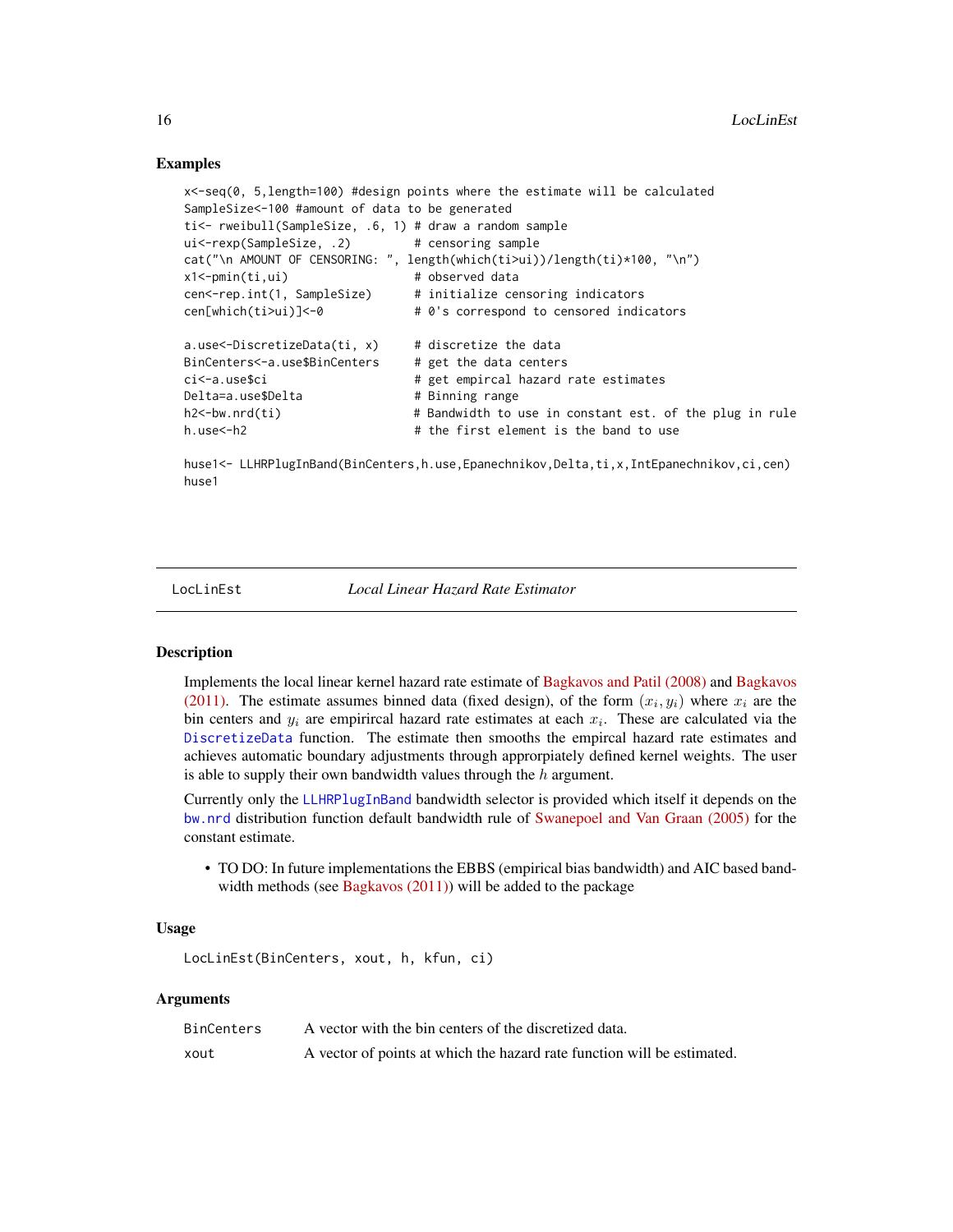<span id="page-16-0"></span>

|      | A scalar, the bandwidth to use in the estimate.                                                         |
|------|---------------------------------------------------------------------------------------------------------|
| kfun | Kernel function to use. Supported kernels: Epanechnikov, Biweight, Gaussian,<br>Rectangular, Triangular |
| сi   | Empirical hazard rate estimates.                                                                        |

#### **Details**

The estimate in both [Bagkavos and Patil \(2008\)](https://ieeexplore.ieee.org/document/4385743) and [Bagkavos \(2011\)](https://link.springer.com/article/10.1007/s10463-010-0277-6) is given by

$$
\hat{\lambda}_L(x) = \frac{T_{n,1}(x)S_{n,1}(x) - T_{n,0}(x)S_{n,2}(x)}{S_{n,1}(x)S_{n,1}(x) - S_{n,0}(x)S_{n,2}(x)}.
$$

The difference between the censored and the uncensored cased is only on the calculation of the empirical hazard rate estimates.

#### Value

A vector with the values of the function at the designated points xout.

#### References

- 1. [Bagkavos and Patil, Local Polynomial Fitting in Failure Rate Estimation, IEEE Transactions](https://ieeexplore.ieee.org/document/4385743) [on Reliability, 57, \(2008\),](https://ieeexplore.ieee.org/document/4385743)
- 2. [Bagkavos \(2011\), Annals of the Institute of Statistical Mathematics, 63\(5\), 1019-1046,](https://link.springer.com/article/10.1007/s10463-010-0277-6)

#### See Also

[HazardRateEst,](#page-5-1) [LLHRPlugInBand](#page-13-1)

#### Examples

```
x<-seq(0.05, 5,length=80) #grid points to calculate the estimates
plot(x, HazardRate(x,"weibull", .6, 1),type="l", xlab = "x",ylab="Hazard rate")
```

```
SampleSize = 100 #select sample size
ti<- rweibull(SampleSize, .6, 1) # draw a random sample
ui<-rexp(SampleSize, .2) # censoring sample
cat("\n AMOUNT OF CENSORING: ", length(which(ti>ui))/length(ti)*100, "\n")
x1<-pmin(ti,ui) # observed data
cen<-rep.int(1, SampleSize) # initialize censoring indicators
cen[which(ti>ui)]<-0 # 0's correspond to censored indicators
a.use<-DiscretizeData(ti, x) # discretize the data
BinCenters<-a.use$BinCenters # get the data centers
ci<-a.use$ci # get empircal hazard rate estimates
Delta=a.use$Delta # Binning range
h2<-bw.nrd(ti) # Bandwidth to use in constant est. of the plug in rule
h.use <- h2 <br> # the first element is the band to use
```
# Calcaculate the plug-in bandwidth:

huse1<- LLHRPlugInBand(BinCenters,h.use,Epanechnikov,Delta,ti,x,IntEpanechnikov,ci, cen)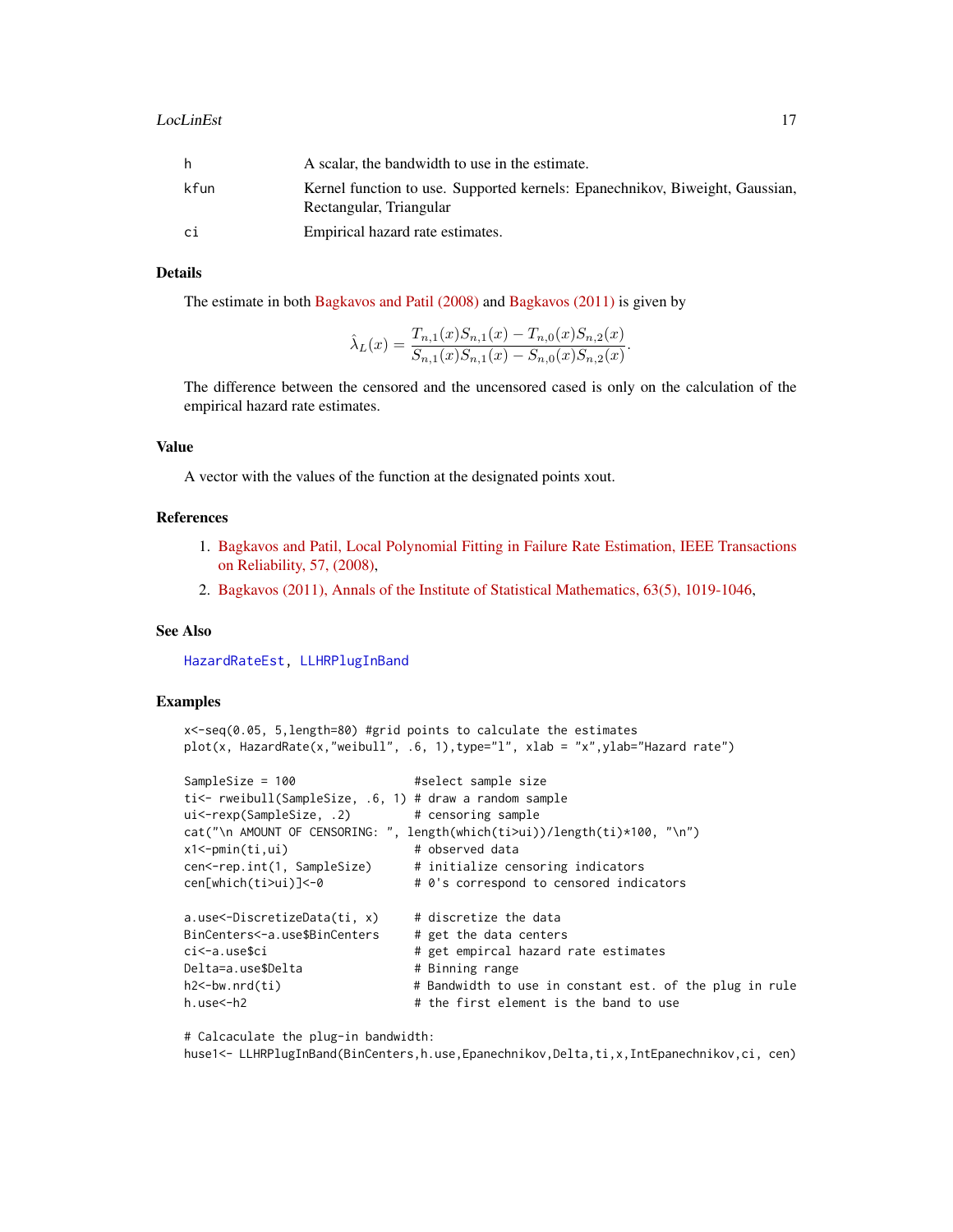arg2<-HazardRateEst(x1,x,Epanechnikov, huse1, cen) # Tanner-Wong Estimate lines(x, arg2, lty=2) # draw the Tanner-Wong estimate # Draw TW estimate arg5<-HazardRateEst(x1,x,BoundaryBiweight,huse1,cen) # Boundary adjusted TW est lines(x, arg5,  $lty=2$ ,  $col=4$ ) # draw the variable bandwidth # Draw the estimate arg6<-LocLinEst(BinCenters ,x, huse1, Epanechnikov, ci) # Local linear est.  $lines(x, arg6, lty=5, col=5)$  # Draw the estimate legend("topright", c("Tanner-Wong", "TW - Boundary Corrected", "Local Linear"),  $lty=c(2,2, 5), col=c(1,4, 5))$  # add legend

<span id="page-17-1"></span>NP.M.Estimate *Estimate of bandwidth constant*

#### **Description**

Calculation of the contant term in the AMISE plugin bandwidth rule [PlugInBand](#page-19-1).

#### Usage

NP.M.Estimate(xin, cens, xout)

#### Arguments

| xin  | A vector of data points                                |
|------|--------------------------------------------------------|
| xout | The point at which the estimates should be calculated. |
| cens | Censoring Indicators.                                  |

#### Details

Approximates the term

$$
M = \int_0^T \frac{\lambda_T(x)}{1 - F(x)} dx
$$

which is needed in the optimal AMISE bandwidth expression of [PlugInBand](#page-19-1). The integrand

$$
\frac{\lambda_T(x)}{1 - F(x)} dx
$$

is calculated by [HRSurv](#page-6-1) and integration is performed via the extended Simpson's numerical integration rule ([SimpsonInt](#page-24-1)).

#### Value

A scalar with the value of the constant.

#### References

[Hua, Patil and Bagkavos, An \\$L\\_1\\$ analysis of a kernel-based hazard rate estimator, Australian and](https://onlinelibrary.wiley.com/doi/full/10.1111/anzs.12224) [New Zealand J. Statist., \(60\), 43-64, \(2018\).](https://onlinelibrary.wiley.com/doi/full/10.1111/anzs.12224)

<span id="page-17-0"></span>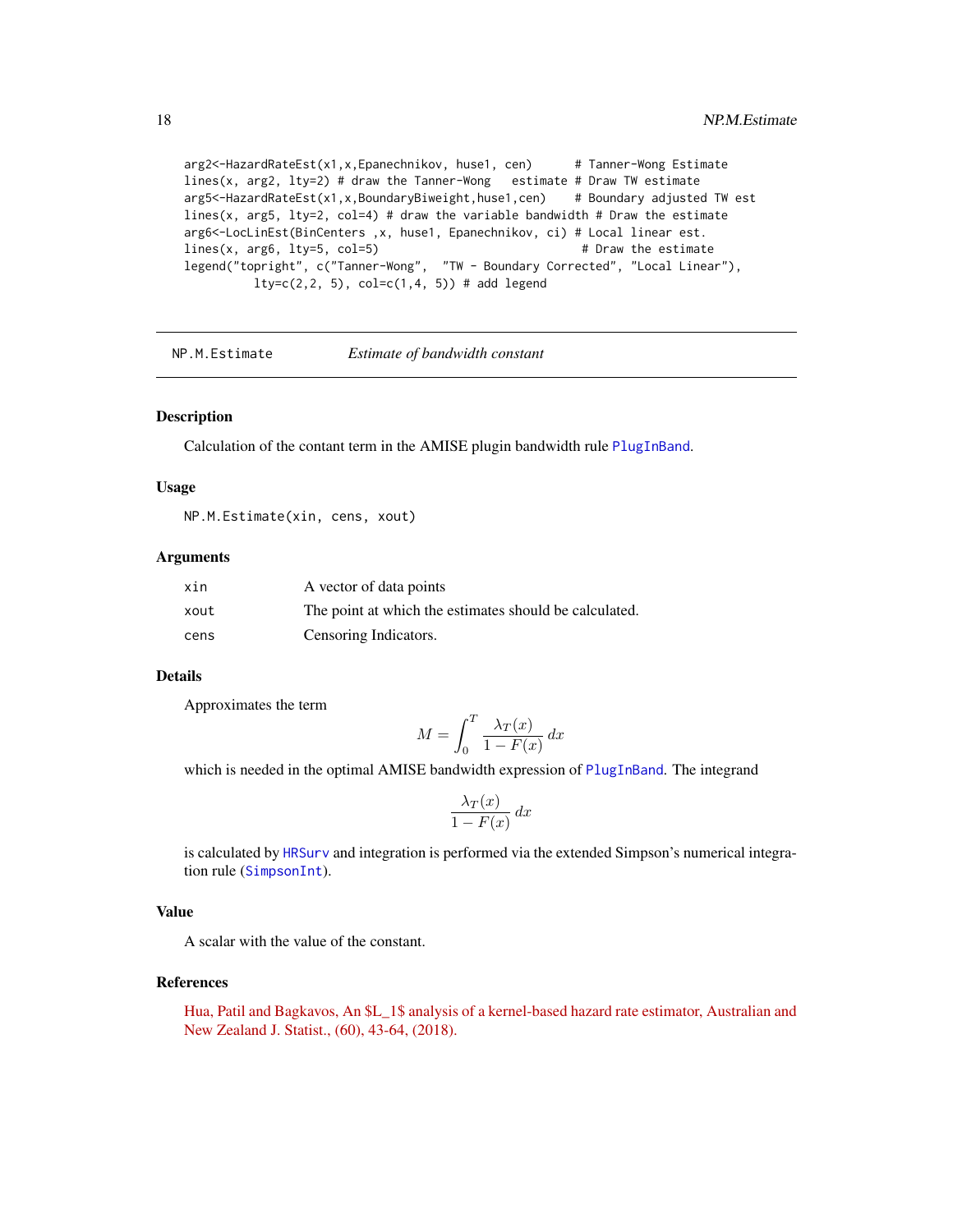<span id="page-18-0"></span>nsf, Tm, CparamCalculation, power.matrix, base, SmoothedEstimate *Auxiliary functions for discrete hazard rate estimators*

#### Description

Auxiliary functions for discrete semiparametric and kernel smooth hazard rate estimation

### Usage

```
nsf(xin, cens, xout)
Tm(tk, xout, distribution, par1, par2)
CparamCalculation(gamparam, VehHazard)
power.matrix(M, n)
base(m, b)
SmoothedEstimate(NonParEst, VehHazard, gammapar, SCproduct, Cpar)
```

| xin              | A vector of data points. Missing values not allowed.                                               |
|------------------|----------------------------------------------------------------------------------------------------|
| cens             | A vector of 1s and zeros, 1's indicate uncensored observations, 0's correspond<br>to censored obs. |
| xout             | The points where the estimate should be calculated.                                                |
| tk               | desing points for the NPMLE estimate.                                                              |
| distribution     | which distribution to use?                                                                         |
| par1             | distribution parameter 1                                                                           |
| par <sub>2</sub> | distribution parameter 2                                                                           |
| gamparam         | gamma parameter                                                                                    |
| M                | a matrix to be raised to a power                                                                   |
| n                | the power the matrix will be raised at                                                             |
| m                | express m as a power of b                                                                          |
| b                | express m as a power of b                                                                          |
| NonParEst        | The crude nonparametric hazard rate estimate.                                                      |
| VehHazard        | Vehicle hazard rate                                                                                |
| gammapar         | gamma parameter                                                                                    |
| SCproduct        | SC product, the result of DetermineSCprod                                                          |
| Cpar             | C parameter, the result of CparamCalculation.                                                      |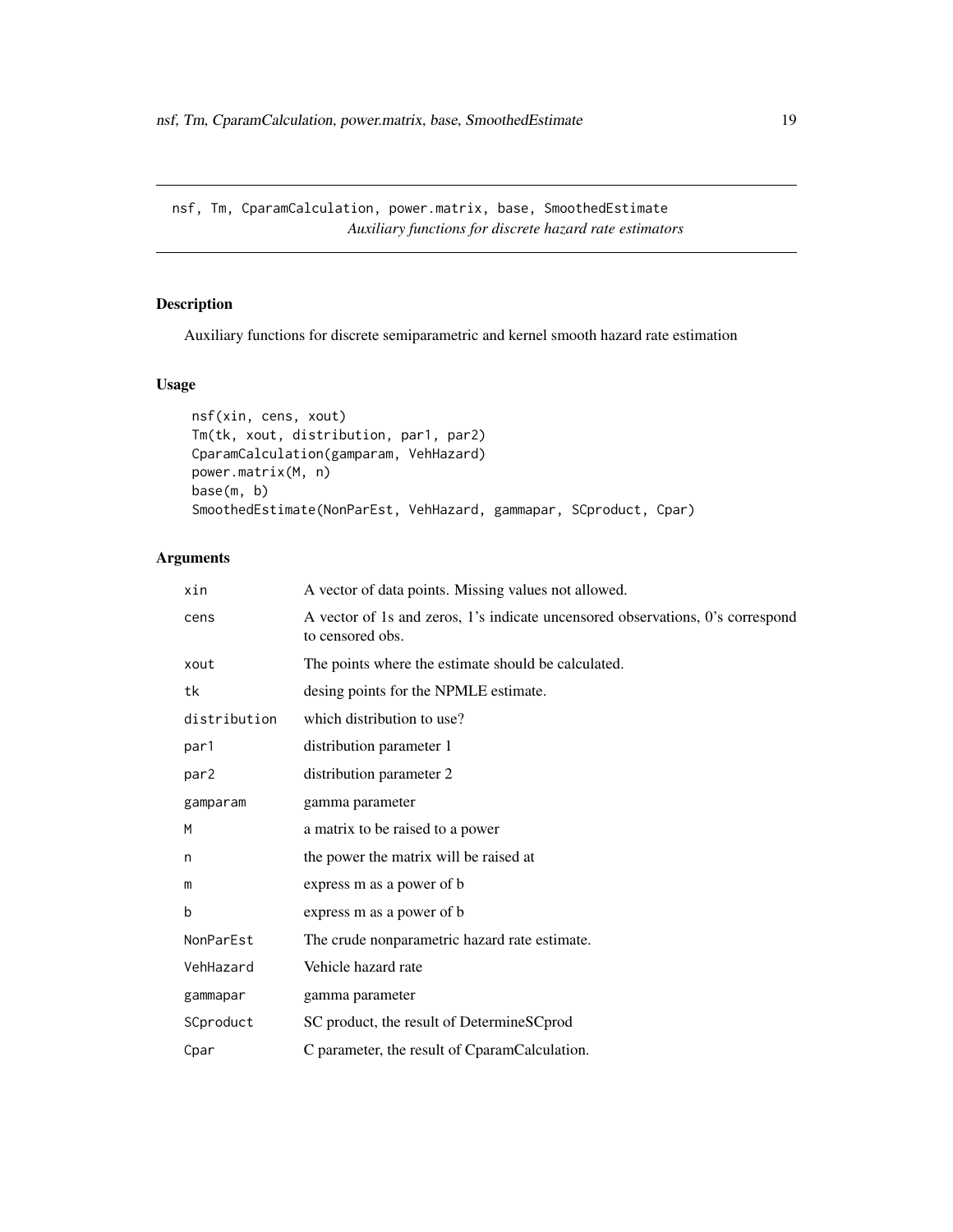#### <span id="page-19-0"></span>Details

Auxiliary functions for discrete hazard rate estimators. The function nsf is used for the kernel smooth estimate [TutzPritscher](#page-28-1).

- Tm used to calculate  $\max(t_k; 1 \sum_{l=0}^k \eta_l > \epsilon)$ ,  $\epsilon > 0$  in the implementation of the semiparametric estimate
- CparamCalculationreturns the C smoothing parameter calculated as  $C = \gamma / \max_{k \geq 0} (\lambda(t_{k-1}) +$  $\lambda(t_k) + \lambda(t_{k+1})$
- DetermineSCprodthis finds  $SC = \gamma((n+1)\hat{B}_1)^{-1}\hat{V}_1$  n = number of obs, gammapar = sum of vehicle haz at xout (computed elsewhere)

#### Value

A vector with the values of the hazard rate estimates.

#### References

- 1. [Patil and Bagkavos \(2012\), Semiparametric smoothing of discrete failure time data, Biomet](https://onlinelibrary.wiley.com/doi/abs/10.1002/bimj.201100058)[rical Journal, 54, \(2012\), 5–19.](https://onlinelibrary.wiley.com/doi/abs/10.1002/bimj.201100058)
- 2. [Tutz, G. and Pritscher, L. Nonparametric Estimation of Discrete Hazard Functions, Lifetime](https://doi.org/10.1007/BF00128979) [Data Anal, 2, 291-308 \(1996\)](https://doi.org/10.1007/BF00128979)

<span id="page-19-1"></span>PlugInBand *Simple Plug in badnwidth selector*

#### **Description**

Provides the asymptotic MISE optimal plug-in bandwidth for the hazard rate estimator [HazardRateEst](#page-5-1), see [Hua, Patil and Bagkavos \(2018\).](https://onlinelibrary.wiley.com/doi/full/10.1111/anzs.12224) The bandwidth is also suitable for use as a pilot bandwidth in [TransHazRateEst](#page-26-1) and [VarBandHazEst](#page-29-1).

#### Usage

```
PlugInBand(xin, xout, cens, kfun )
```

| xin  | A vector of data points                                |
|------|--------------------------------------------------------|
| xout | The point at which the estimates should be calculated. |
| cens | Censoring Indicators.                                  |
| kfun | A kernel function.                                     |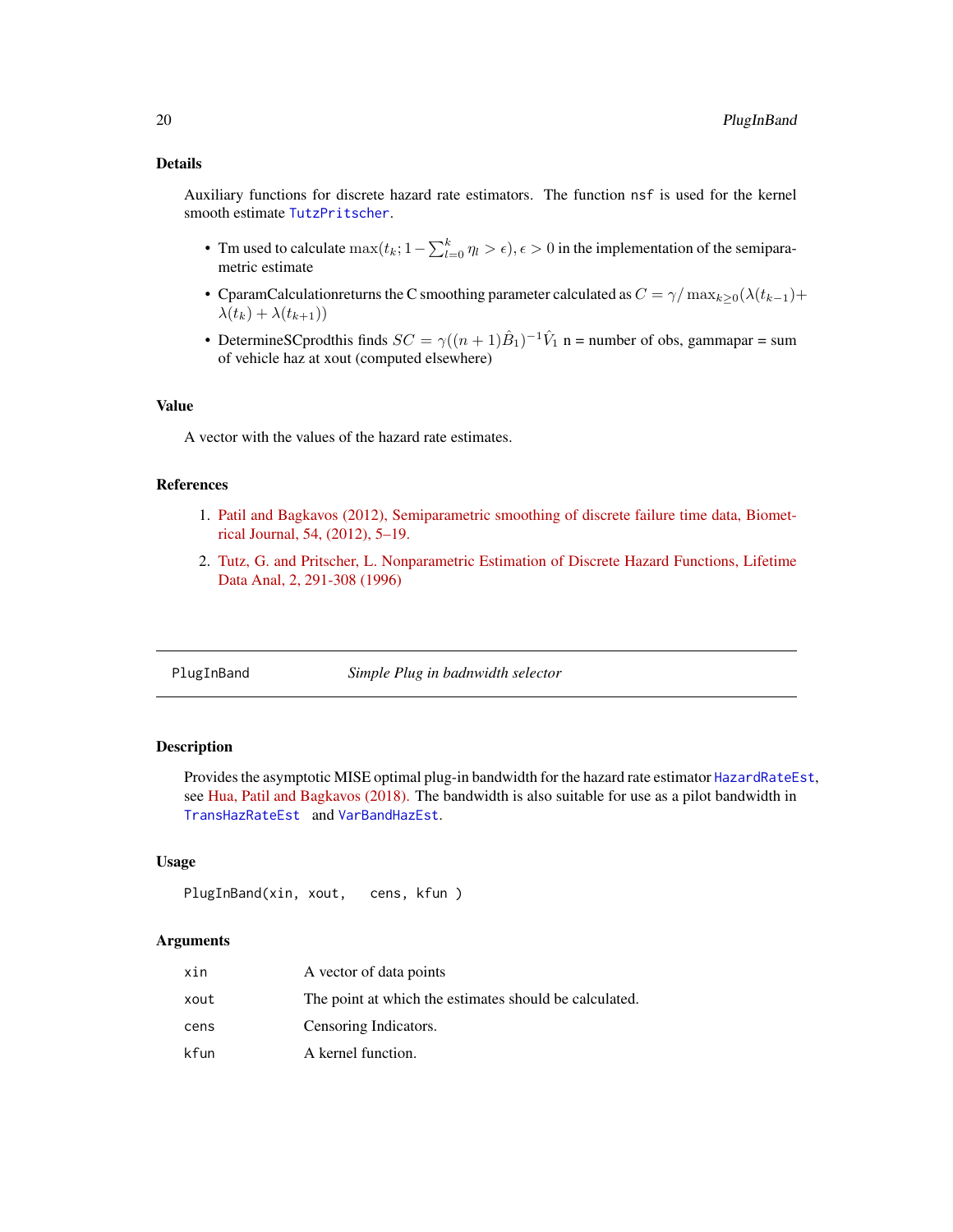#### <span id="page-20-0"></span>PlugInBand 21

#### Details

The asymptotic MISE optimal plug-in bandwidth selector for [HazardRateEst](#page-5-1) is defined by

$$
h_{opt} = \left[ \frac{R(K)}{nR(\lambda_T'')\mu_{2,K}^2} \int \frac{\lambda_T(x)}{1 - F(x)} dx \right]^{1/5}
$$

see (9) in [Hua, Patil and Bagkavos \(2018\).](https://onlinelibrary.wiley.com/doi/full/10.1111/anzs.12224) The estimate of  $R(\lambda_T'')$  to be used in  $h_{opt}$  is

$$
R(\hat{\lambda}''_T) = \int_0^{\xi} \left(\hat{\lambda}''_T(x|\hat{b}^*_n)\right)^2 dx.
$$

Also,

$$
\int_0^T \frac{\lambda_T(x)}{1 - F(x)} dx
$$

is estimated by applying the extended Simpson's numerical integration rule, [SimpsonInt](#page-24-1), on

$$
\frac{\hat{\lambda}_T(x|\hat{b}_n^*)}{1 - F(x)}
$$

where  $1 - F(x)$  is estimated by [KMest](#page-10-1). The estimation is implemented in the [NP.M.Estimate](#page-17-1) function.

Currently  $b_n^*$  is estimated by [bw.nrd](#page-0-0). However according to (11) in [Hua, Patil and Bagkavos](https://onlinelibrary.wiley.com/doi/full/10.1111/anzs.12224) [\(2018\).,](https://onlinelibrary.wiley.com/doi/full/10.1111/anzs.12224) in future versions this package will support

$$
b_n^* = \left\{ \frac{5R(K'')}{n\mu_{2,K}^2 R(\lambda_T^{(4)})} \int \frac{\lambda_T(x)}{1 - F(x)} dx \right\}^{1/9}.
$$

where

$$
R(\hat{\lambda}_T^{(4)}) = \frac{(\hat{a}(\hat{a}-1)(\hat{a}-2)(\hat{a}-3)(\hat{a}-4))^2}{(2\hat{a}-9)\hat{b}^{2\hat{a}}}(\xi^{2\hat{a}-9} - p_\alpha^{2\hat{a}-9}), \hat{a} \neq 9/2
$$

and  $\hat{M}$  is already estimated by NP.M. Estimate as expalined above (it will be much more stable than using a Weibull reference model).

#### Value

A scalar with the value of the suggested bandwidth.

#### References

[Hua, Patil and Bagkavos, An \\$L\\_1\\$ analysis of a kernel-based hazard rate estimator, Australian and](https://onlinelibrary.wiley.com/doi/full/10.1111/anzs.12224) [New Zealand J. Statist., \(60\), 43-64, \(2018\).](https://onlinelibrary.wiley.com/doi/full/10.1111/anzs.12224)

#### See Also

[HazardRateEst,](#page-5-1) [LLHRPlugInBand](#page-13-1)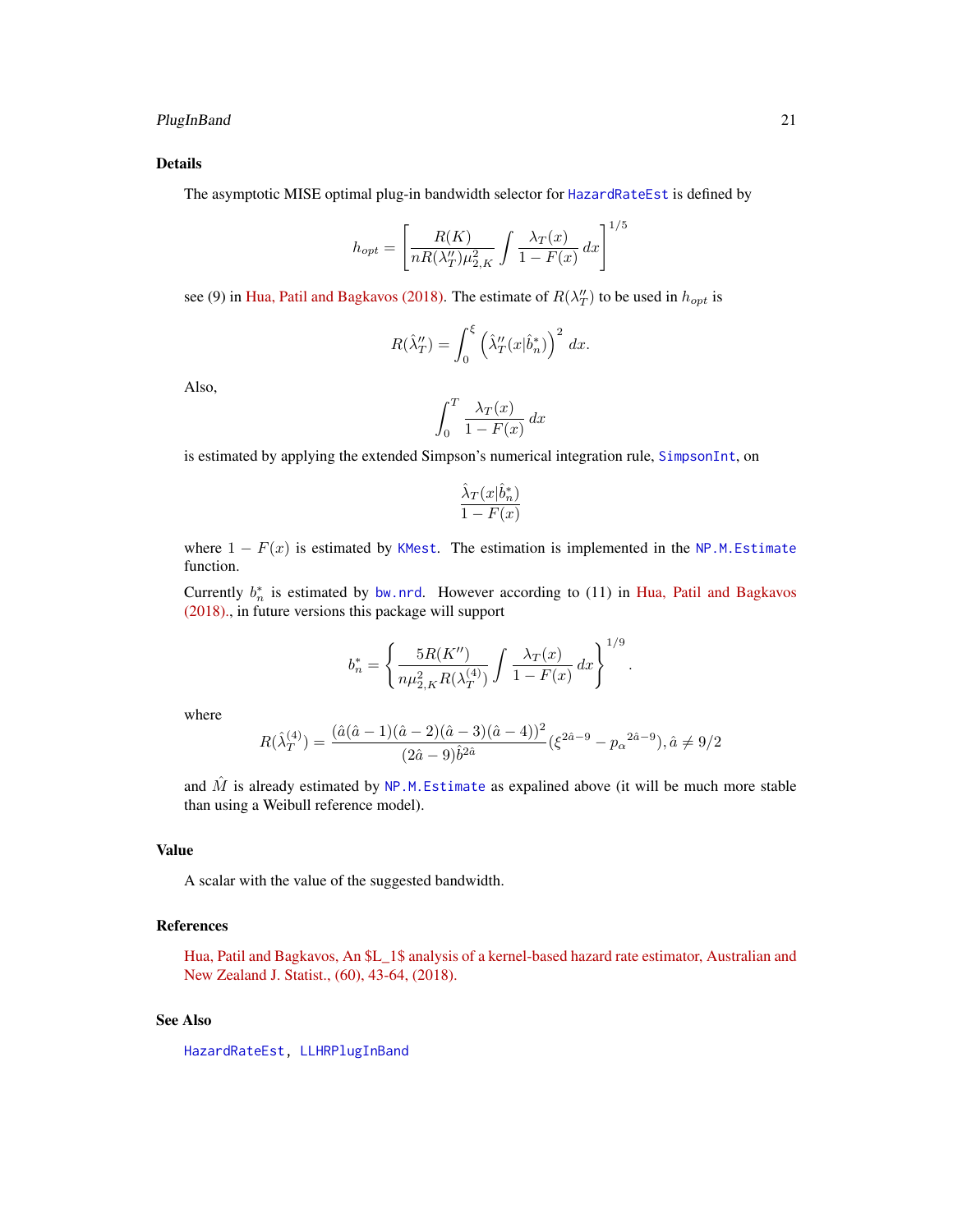#### <span id="page-21-0"></span>Examples

```
x<-seq(0, 5,length=100) #design points where the estimate will be calculated
SampleSize<-100 #amount of data to be generated
ti<- rweibull(SampleSize, .6, 1) # draw a random sample
ui<-rexp(SampleSize, .2) # censoring sample
cat("\n AMOUNT OF CENSORING: ", length(which(ti>ui))/length(ti)*100, "\n")
x1<-pmin(ti,ui) # observed data
cen<-rep.int(1, SampleSize) # initialize censoring indicators
cen[which(ti>ui)]<-0 # 0's correspond to censored indicators
huse1<- PlugInBand(x1, x, cen, Biweight)
huse1
```
RdistSwitch, PdfSwitch, CdfSwitch, HazardRate *User driven input for random number generation and pdf, survival and hazard rate function calculation*

#### Description

Auxiliary functions that help automate the process of random number generation or pdf, survival function or hazard rate functions

#### Usage

```
RdistSwitch(dist, SampleSize, par1, par2)
PdfSwitch(xout, dist, par1, par2)
CdfSwitch(xout, dist, par1, par2)
HazardRate(xout, dist, par1, par2)
```
#### Arguments

| dist             | A string. Corresponds to one of weibull, lognorm, chisquare, exponential, bino-<br>mial, geometric, poisson, negativebinomial, uniform |
|------------------|----------------------------------------------------------------------------------------------------------------------------------------|
| SampleSize       | The size of the random sample to be drawn                                                                                              |
| xout             | Grid points where the function will be evaluated                                                                                       |
| par1             | parameter 1 of the distirbution                                                                                                        |
| par <sub>2</sub> | parameter 2 of the distirbution                                                                                                        |

#### Details

Implements random number generation and density, survival and hazard rate estimates for several distributions. These functions are mainly used when simulating the mean square error etc from known distributions.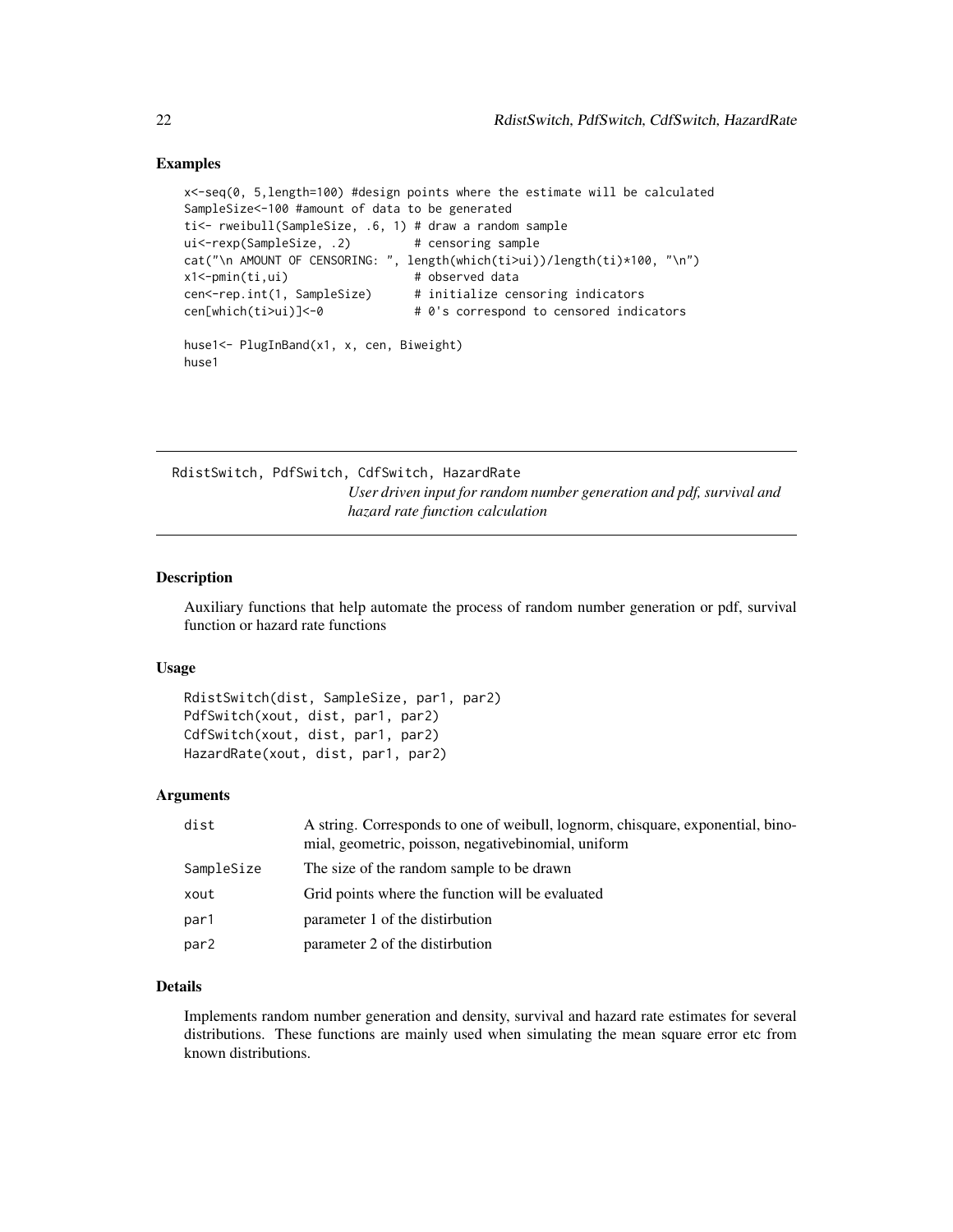#### <span id="page-22-0"></span>SDHazardRateEst 23

#### Value

A vector with the values of the function at the designated points xout or the random numbers drawn.

<span id="page-22-1"></span>SDHazardRateEst *Kernel Second Derivative Hazard Rate Estimation*

#### Description

Implements the kernel estimate of the second derivative of the hazard rate for right censored data defined - based on the estimate of [Tanner and Wong \(1983\).](https://projecteuclid.org/download/pdf_1/euclid.aos/1176346265) The implementation is based on the second derivative of the Biweight Kernel.

#### Usage

```
SDHazardRateEst(xin, xout, h, ci)
```
#### Arguments

| xin  | A vector of data points. Missing values not allowed.                                                         |
|------|--------------------------------------------------------------------------------------------------------------|
| xout | A vector of grid points at which the estimates will be calculated.                                           |
| h    | A scalar, the bandwidth to use in the estimate.                                                              |
| сi   | A vector of censoring indicators: 1's indicate uncensored observations, 0's cor-<br>respond to censored obs. |

#### Details

The function [SDHazardRateEst](#page-22-1) implements the kernel estimate of the second derivative of the hazard rate estimator, given by

$$
\hat{\lambda}_2(x; h) = \sum_{i=1}^n \frac{K_h''(x - X_{(i)})\delta_{(i)}}{n - i + 1}
$$

where  $K$  is taken to be the [Biweight](#page-9-1) kernel. The function is used for estimation of the functional  $R(\lambda'')$  in [PlugInBand](#page-19-1) so a default bandwidth rule is used for h provided in (16), [Hua, Patil and](https://onlinelibrary.wiley.com/doi/full/10.1111/anzs.12224) [Bagkavos \(2018\).](https://onlinelibrary.wiley.com/doi/full/10.1111/anzs.12224)

#### Value

A vector with the second derivative of the hazard rate at the designated points xout.

#### **References**

- 1. [Tanner and Wong \(1983\), The Estimation Of The Hazard Function From Randomly Censored](https://projecteuclid.org/download/pdf_1/euclid.aos/1176346265) [Data By The Kernel Method, Annals of Statistics, 3, pp. 989-993.](https://projecteuclid.org/download/pdf_1/euclid.aos/1176346265)
- 2. [Hua, Patil and Bagkavos, An \\$L\\_1\\$ analysis of a kernel-based hazard rate estimator, Aus](https://onlinelibrary.wiley.com/doi/full/10.1111/anzs.12224)[tralian and New Zealand J. Statist., \(60\), 43-64, \(2018\).](https://onlinelibrary.wiley.com/doi/full/10.1111/anzs.12224)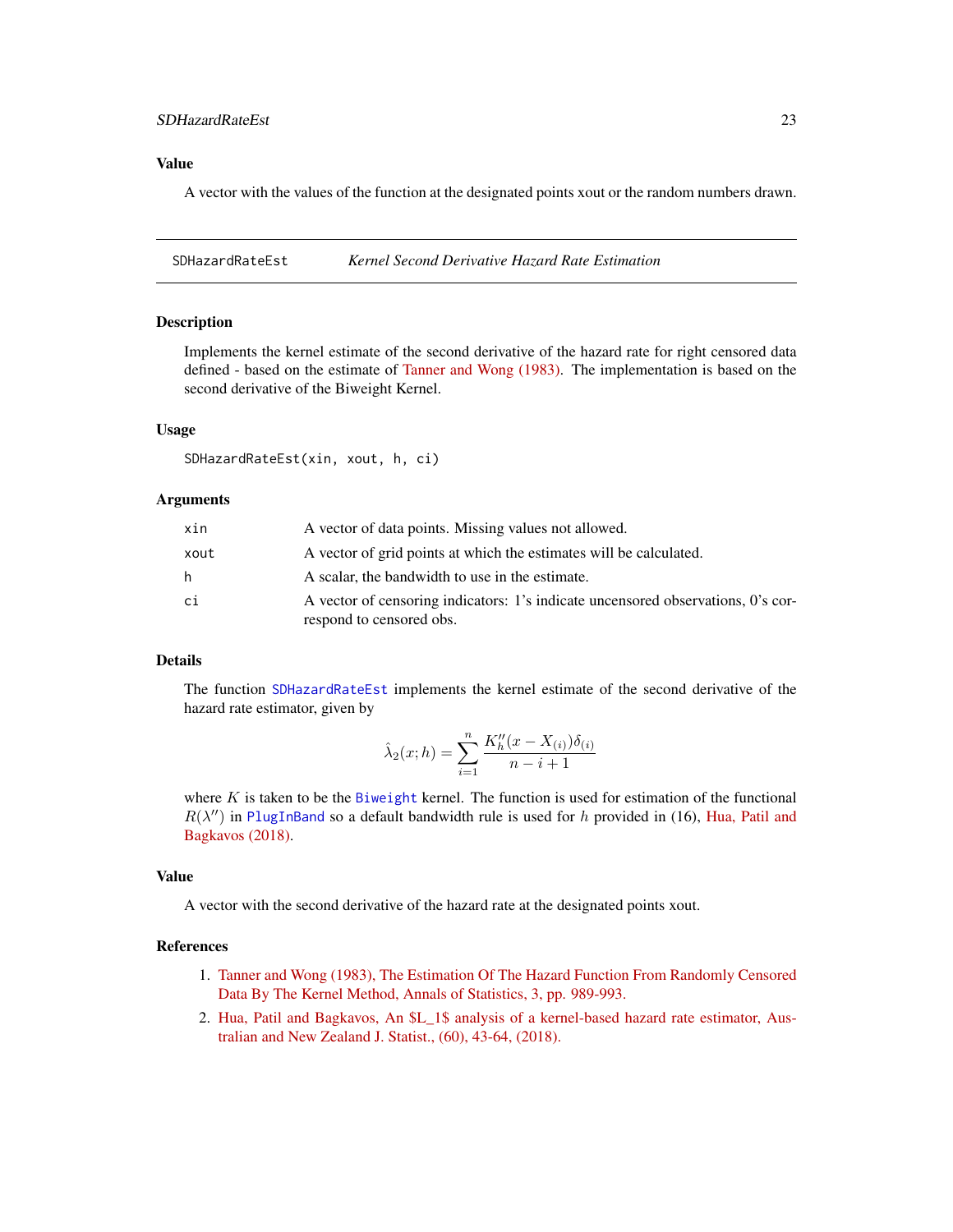<span id="page-23-1"></span><span id="page-23-0"></span>

#### Description

Implements the semiparametric hazard rate estimator for discrete data developed in [Patil and Bagkavo](https://onlinelibrary.wiley.com/doi/abs/10.1002/bimj.201100058)s [\(2012\).](https://onlinelibrary.wiley.com/doi/abs/10.1002/bimj.201100058) The estimate is obtained by semiparametric smoothing of the (nonsmooth) nonparametric maximum likelihood estimator, which is achieved by repeated multiplication of a Markov chain transition-type matrix. This matrix is constructed with basis a parametric discrete hazard rate model (vehicle model).

#### Usage

```
SemiparamEst(xin, cens, xout, Xdistr, Udistr, vehicledistr, Xpar1=1, Xpar2=0.5,
              Upar1=1, Upar2=0.5, vdparam1=1, vdparam2=0.5)
```
#### **Arguments**

| xin          | A vector of data points. Missing values not allowed.                                                                         |
|--------------|------------------------------------------------------------------------------------------------------------------------------|
| cens         | Censoring indicators as a vector of 1s and zeros, 1's indicate uncensored obser-<br>vations, 0's correspond to censored obs. |
| xout         | Design points where the estimate will be calculated.                                                                         |
| Xdistr       | The distribution where the data are coming from, currently ignored                                                           |
| Udistr       | Censoring distribution, currently ignored                                                                                    |
| vehicledistr | String specifying the vehicle hazard rate (the assumed parametric model)                                                     |
| Xpar1        | Parameter 1 for the X distr, currently ignored                                                                               |
| Xpar2        | Parameter 2 for the X distr, currently ignored                                                                               |
| Upar1        | Parameter 1 for the Cens. distr., currently ignored                                                                          |
| Upar2        | Parameter 2 for the Cens. distr., currently ignored                                                                          |
| vdparam1     | Parameter 1 for the vehicle hazard rate.                                                                                     |
| vdparam2     | Parameter 2 for the vehicle hazard rate.                                                                                     |
|              |                                                                                                                              |

#### Details

The semiparmaetric estimator implemented is defined in (1) in [Patil and Bagkavos \(2012\)](https://onlinelibrary.wiley.com/doi/abs/10.1002/bimj.201100058) by

 $\tilde{\lambda} = \hat{\lambda} \Gamma^S$ 

where  $S$  determines the number of repetions and hence the amount of smoothing applied to the estimate. For  $S = 0$  the semiparametric estimate equals the nonparmaetric estimate [lambdahat](#page-12-1). On the other hand, if the true unknown underlying probability model is known (up to an unknown constant or constants) then, the greater the  $S$ , the closer the semiparmaetric estimate to the vehicle hazard rate model.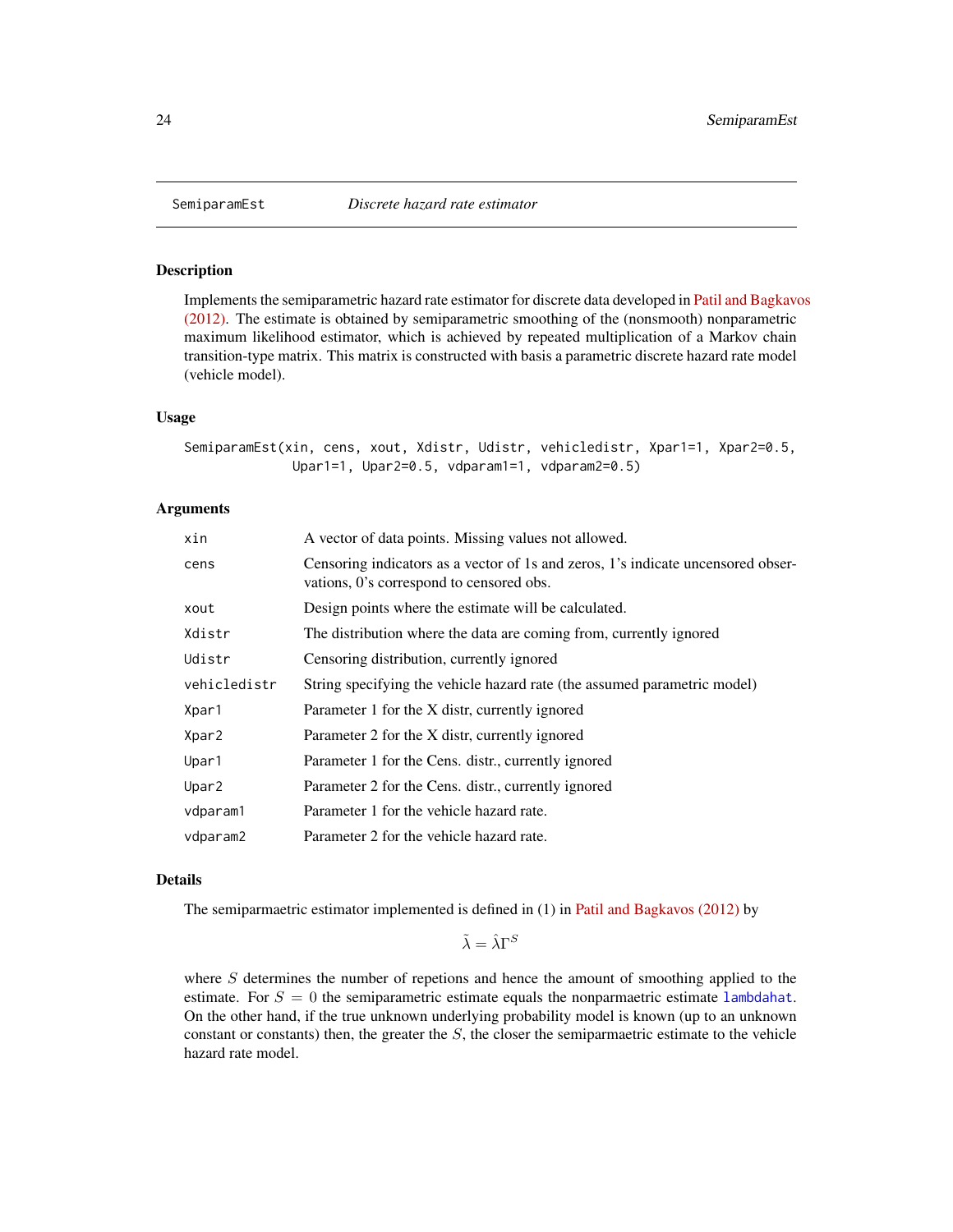#### <span id="page-24-0"></span>SimpsonInt 25

- TO DO: The extension to hazard rate estimation with covariates will be added in a future release.
- TO DO: Also, the data driven estimation of the parameter  $S$  will be also added in a future release; this will inlcude the SC product and C and  $\gamma$  parameter calculations.

#### Value

A vector with the values of the discrete hazard rate estimate, calculated at  $x = xout$ .

#### References

[Patil and Bagkavos \(2012\), Semiparametric smoothing of discrete failure time data, Biometrical](https://onlinelibrary.wiley.com/doi/abs/10.1002/bimj.201100058) [Journal, 54, \(2012\), 5-19](https://onlinelibrary.wiley.com/doi/abs/10.1002/bimj.201100058)

#### See Also

[lambdahat,](#page-12-1) [TutzPritscher](#page-28-1)

#### Examples

```
options(echo=FALSE)
xin<-c(7,34,42,63,64, 74, 83, 84, 91, 108, 112,129, 133,133,139,140,140,146,
      149,154,157,160,160,165,173,176,185, 218,225,241, 248,273,277,279,297,
      319,405,417,420,440, 523,523,583, 594, 1101, 1116, 1146, 1226, 1349,
      1412, 1417) #head and neck data set
cens<-c(1,1,1,1,1,0,1,1,1,1,1,1,1,1,1,1,1,1,1,1,1,1,1,1,1,
        1,0,1,1,1,1,1,1,0,1,0,1,1,1,1,1,0,1,1,1,0,1) #censoring indicators
xin<-xin/30.438 #mean adjust the data
storage.mode(xin)<-"integer" # turn the data to integers
xout<-seq(1,47, by=1) #design points where to calculate the estimate
arg<-TutzPritscher(xin,cens,xout) #Kernel smooth estimate
plot(xout, arg, type="l", ylim=c(0, .35), lty=2, col=6)
argSM<-SemiparamEst(xin, cens, xout, "geometric", "uniform",
                    "geometric", 0.2, .6, 0, 90, .25, .9) #semipar. est.
lines(xout, argSM[,2], lty=3, col=5) #add tilde lambda to the plot
```
<span id="page-24-1"></span>SimpsonInt *Simpson numerical integration*

#### Description

Implements Simpson's extended numerical integration rule

#### Usage

SimpsonInt(xin, h)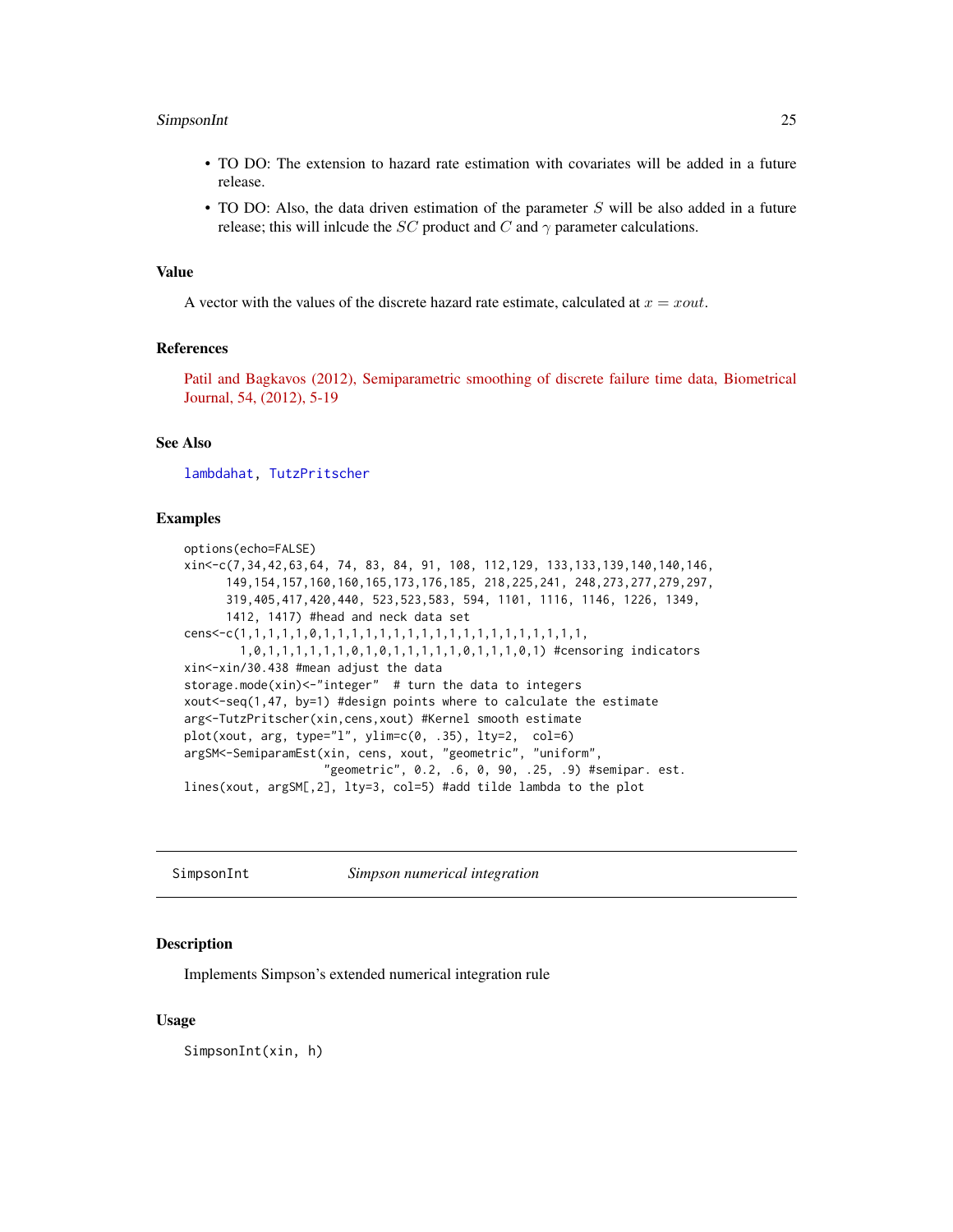#### <span id="page-25-0"></span>Arguments

| xin | A vector of data points |
|-----|-------------------------|
| -h  | grid length             |

#### Details

The extended numerical integration rule is given by

$$
\int_0^{x_{2n}} f(x) dx = \frac{h}{3} (f(x_0) + 4\{f(x_1) + \dots + f(x_{2n-1})\} + 2\{f(x_2) + f(x_4) + \dots + f(x_{2n-2})\} + f(x_{2n})) - R_n
$$

#### Value

returns the approximate integral value

#### References

[Weisstein, Eric W. "Simpson's Rule." From MathWorld–A Wolfram Web Resource](http://mathworld.wolfram.com/SimpsonsRule.html)

sn.i, tn.i *Local kernel weights*

#### Description

Implements the local kernel weights which are used in the implementation of [LocLinEst](#page-15-1) and the second derivative estimate used in [PlugInBand](#page-19-1).

#### Usage

```
sn.0(xin, xout, h, kfun)
sn.1(xin, xout, h, kfun)
sn.2(xin, xout, h, kfun)
sn.3(xin, xout, h, kfun)
sn.4(xin, xout, h, kfun)
sn.5(xin, xout, h, kfun)
sn.6(xin, xout, h, kfun)
tn.0(xin, xout, h, kfun, Y)
tn.1(xin, xout, h, kfun, Y)
tn.2(xin, xout, h, kfun, Y)
tn.3(xin, xout, h, kfun, Y)
```

| xin  | A vector of data points, typicaly these are the bin centers. Missing values not<br>allowed. |
|------|---------------------------------------------------------------------------------------------|
| xout | A vector of data points where the estimate will be evaluated.                               |
| h.   | A scalar. The bandwidth to use.                                                             |
| kfun | The kernel function to use.                                                                 |
| Y    | Empirical hazard rate estimates.                                                            |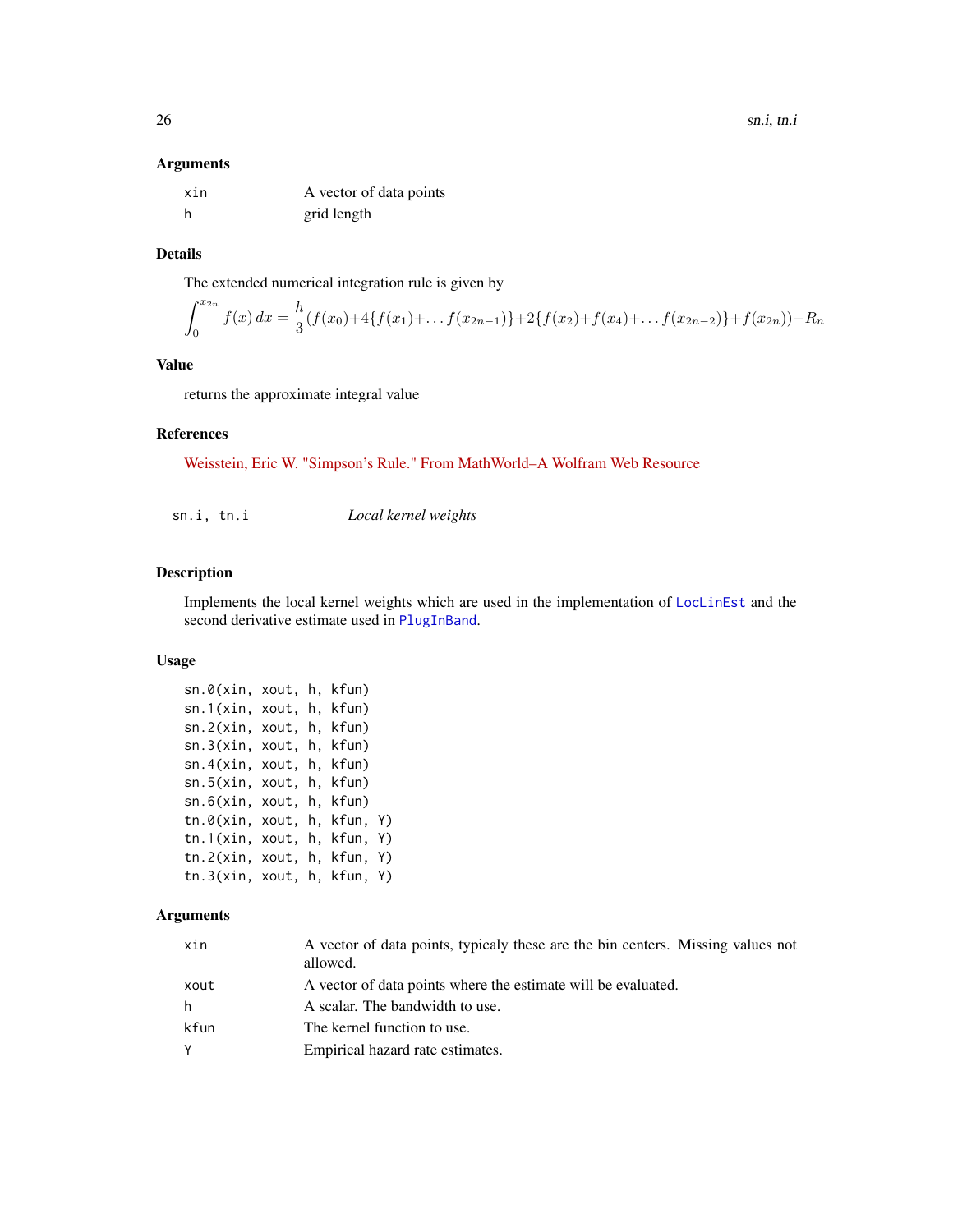#### <span id="page-26-0"></span>Details

The functions calculate the quantities

$$
S_{n,l}(x) = \sum_{i=1}^{n} K\left(\frac{x_i - x}{h}\right) (x_i - x)^l, l = 0, \dots, 6
$$

and

$$
T_{n,l}(x) = \sum_{i=1}^{n} K\left(\frac{x_i - x}{h}\right) (x_i - x)^l Y_i, l = 0, \dots, 3
$$

These qunatities are used to adjust the hazard rate estimate and its second derivative in the boundary.

#### Value

The weight of the functional at  $x$ 

#### References

- 1. [Bagkavos and Patil, Local Polynomial Fitting in Failure Rate Estimation, IEEE Transactions](https://ieeexplore.ieee.org/document/4385743) [on Reliability, 57, \(2008\),](https://ieeexplore.ieee.org/document/4385743)
- 2. [Bagkavos \(2011\), Annals of the Institute of Statistical Mathematics, 63\(5\), 1019-1046.](https://link.springer.com/article/10.1007/s10463-010-0277-6)

<span id="page-26-1"></span>TransHazRateEst *Transformation Based Hazard Rate Estimator*

#### Description

Implements the transformated kernel hazard rate estimator of [Bagkavos \(2008\).](http://dx.doi.org/10.1080/10485250802440184) The estimate is expected to have less bias compared to the ordinary kernel estimate [HazardRateEst](#page-5-1). The estimate results by first transforming the data to a sample from the exponential distribution through the integrated hazard rate function, estimated by [iHazardRateEst](#page-8-1) and uses the result as input to the classical kernel hazard rate estimate [HazardRateEst](#page-5-1). An inverse transform turn the estimate to a hazard rate estimate of the original sample. See section "Details" below.

#### Usage

```
TransHazRateEst(xin, xout, kfun, ikfun, h1, h2, ci)
```

| xin   | A vector of data points. Missing values not allowed.                                                                                  |
|-------|---------------------------------------------------------------------------------------------------------------------------------------|
| xout  | A vector of points at which the hazard rate function will be estimated.                                                               |
| kfun  | Kernel function to use. Supported kernels: Epanechnikov, Biweight, Gaussian,<br>Rectangular, Triangular, HigherOrder.                 |
| ikfun | An integrated kernel function to use. Supported kernels: Epanechnikov, Bi-<br>weight, Gaussian, Rectangular, Triangular, HigherOrder. |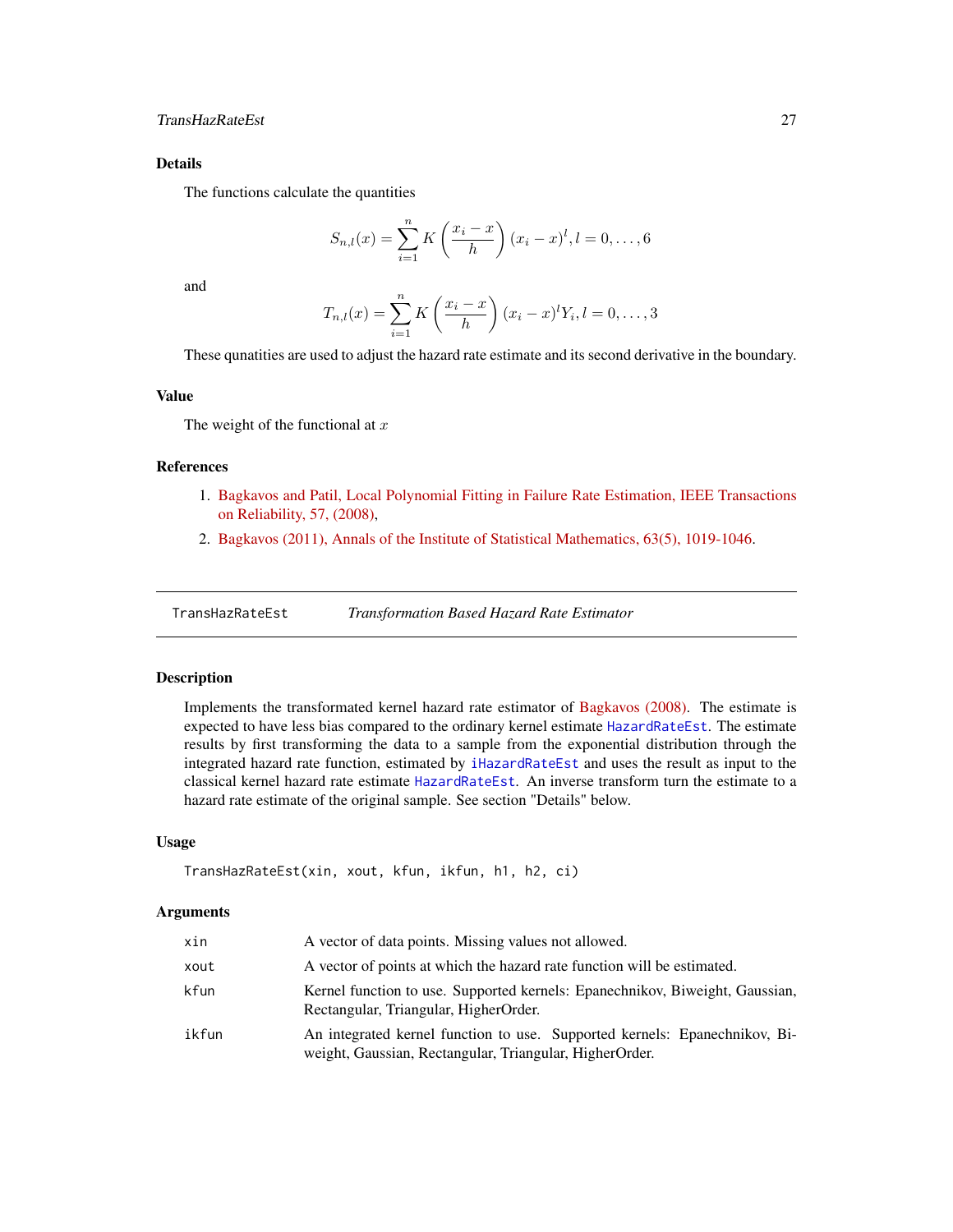<span id="page-27-0"></span>

| h1 | A scalar, pilot bandwidth.                                                                                   |
|----|--------------------------------------------------------------------------------------------------------------|
| h2 | A scalar, transformed kernel bandwidth.                                                                      |
| сi | A vector of censoring indicators: 1's indicate uncensored observations, 0's cor-<br>respond to censored obs. |

#### Details

The transformed kernel hazard rate estimate of [Bagkavos \(2008\)](http://dx.doi.org/10.1080/10485250802440184) is given by

$$
\hat{\lambda}_t(x; h_1, h_2) = \sum_{i=1}^n \frac{K_{h_2} \left\{ (\hat{\Lambda}(x; h_1) - \hat{\Lambda}(X_{(i)}; h_1)) \right\} \delta_{(i)}}{n - i + 1} \hat{\lambda}(x; h_1).
$$

The estimate uses the classical kernel hazard rate estimate  $\lambda(x; h_1)$  implemented in [HazardRateEst](#page-5-1) and its integrated version

$$
\hat{\Lambda}(x; h_1) = \sum_{i=1}^{n} \frac{k \left\{ (x - X_{(i)}) h_1^{-1} \right\} \delta_{(i)}}{n - i + 1}
$$

where  $k(x) = \int_{-\infty}^{x} K(y) dy$  implemented in [iHazardRateEst](#page-8-1). The pilot bandwidth  $h_1$  is determined by an optimal bandwidth rule such as [PlugInBand](#page-19-1).

• TO DO: Insert a rule for the adaptive bandwidth  $h_2$ .

#### Value

A vector with the values of the function at the designated points xout.

#### References

[Bagkavos \(2008\), Transformations in hazard rate estimation, J. Nonparam. Statist., 20, 721-738](http://dx.doi.org/10.1080/10485250802440184)

#### See Also

[VarBandHazEst,](#page-29-1) [HazardRateEst,](#page-5-1) [PlugInBand](#page-19-1)

#### Examples

```
x<-seq(0, 5,length=100) #design points where the estimate will be calculated
plot(x, HazardRate(x, "weibull", .6, 1), type="l",
                 xlab = "x", ylab="Hazard rate") #plot true hazard rate function
SampleSize <- 100
mat<-matrix(nrow=SampleSize, ncol=20)
for(i in 1:20)
{ #Calculate the average of 20 estimates and draw on the screen
ti<- rweibull(SampleSize, .6, 1) #draw a random sample from the actual distribution
ui<-rexp(SampleSize, .05) #draw a random sample from the censoring distribution
cat("\n AMOUNT OF CENSORING: ", length(which(ti>ui))/length(ti)*100, "\n")
x1<-pmin(ti,ui) #this is the observed sample
cen<-rep.int(1, SampleSize) #censoring indicators
cen[which(ti>ui)]<-0 #censored values correspond to zero
```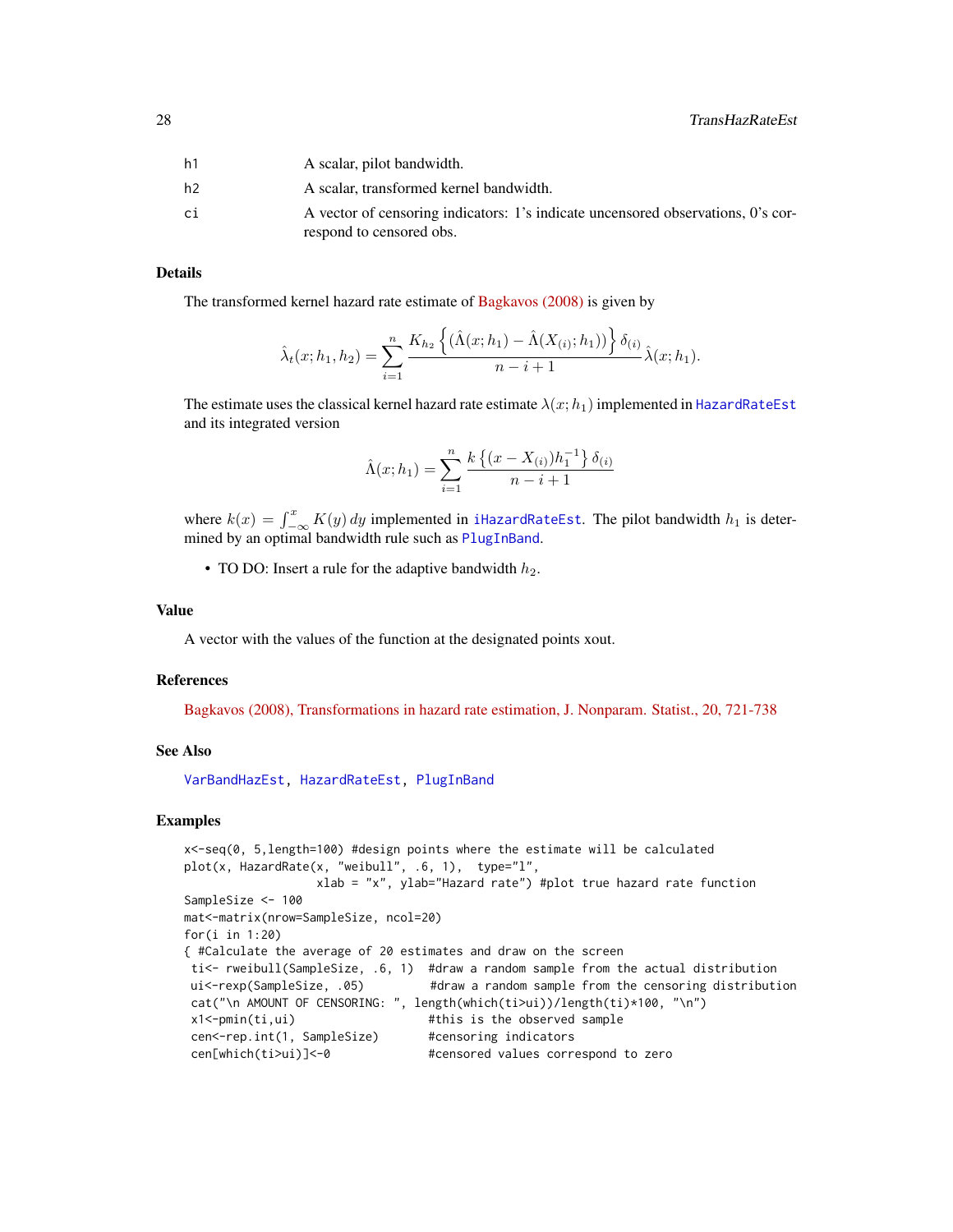#### <span id="page-28-0"></span>TutzPritscher 29

```
h2<-DefVarBandRule(ti, cen) #Deafult Band. Rule - Weibull Reference
huse1<- PlugInBand(x1, x, cen, Biweight) #
mat[,i]<-TransHazRateEst(x1,x,Epanechnikov,IntEpanechnikov,huse1,h2,cen)
}
lines(x, rowMeans(mat) , lty=2) #draw the average transformed estimate
```
<span id="page-28-1"></span>

TutzPritscher *Discrete non parametric kernel hazard rate estimator*

#### Description

Implementation of the kernel discrete hazard rate estimator of [Tutz and Pritscher \(1996\)](https://doi.org/10.1007/BF00128979) based on the discrete [Habbema](#page-9-1) kernel. The estimate is used for comparison with the semiparametric estimate deveoped in [Tutz and Pritscher \(1996\).](https://doi.org/10.1007/BF00128979)

#### Usage

TutzPritscher(xin, cens, xout)

#### Arguments

| xin  | A vector of data points. Missing values not allowed.                                                                         |
|------|------------------------------------------------------------------------------------------------------------------------------|
| cens | Censoring indicators as a vector of 1s and zeros, 1's indicate uncensored obser-<br>vations, 0's correspond to censored obs. |
| xout | The grid points where the estimates will be calculated.                                                                      |

#### Details

The discrete kernel estimate of [Tutz and Pritscher \(1996\)](https://doi.org/10.1007/BF00128979) is defined by

$$
\hat{\lambda}(t_m|v) = \sum_{s=1}^{q} \sum_{i=1}^{m_s} w_m((t, x), (s, x_{is})) \tilde{\lambda}(s|x_{is})
$$

where  $w_m$  is the discrete Habbema kernel.

#### Value

Returns a vector with the values of the hazard rate estimates at  $x = xout$ .

#### References

[Tutz, G. and Pritscher, L. Nonparametric Estimation of Discrete Hazard Functions, Lifetime Data](https://doi.org/10.1007/BF00128979) [Anal, 2, 291-308 \(1996\)](https://doi.org/10.1007/BF00128979)

#### See Also

[SemiparamEst](#page-23-1)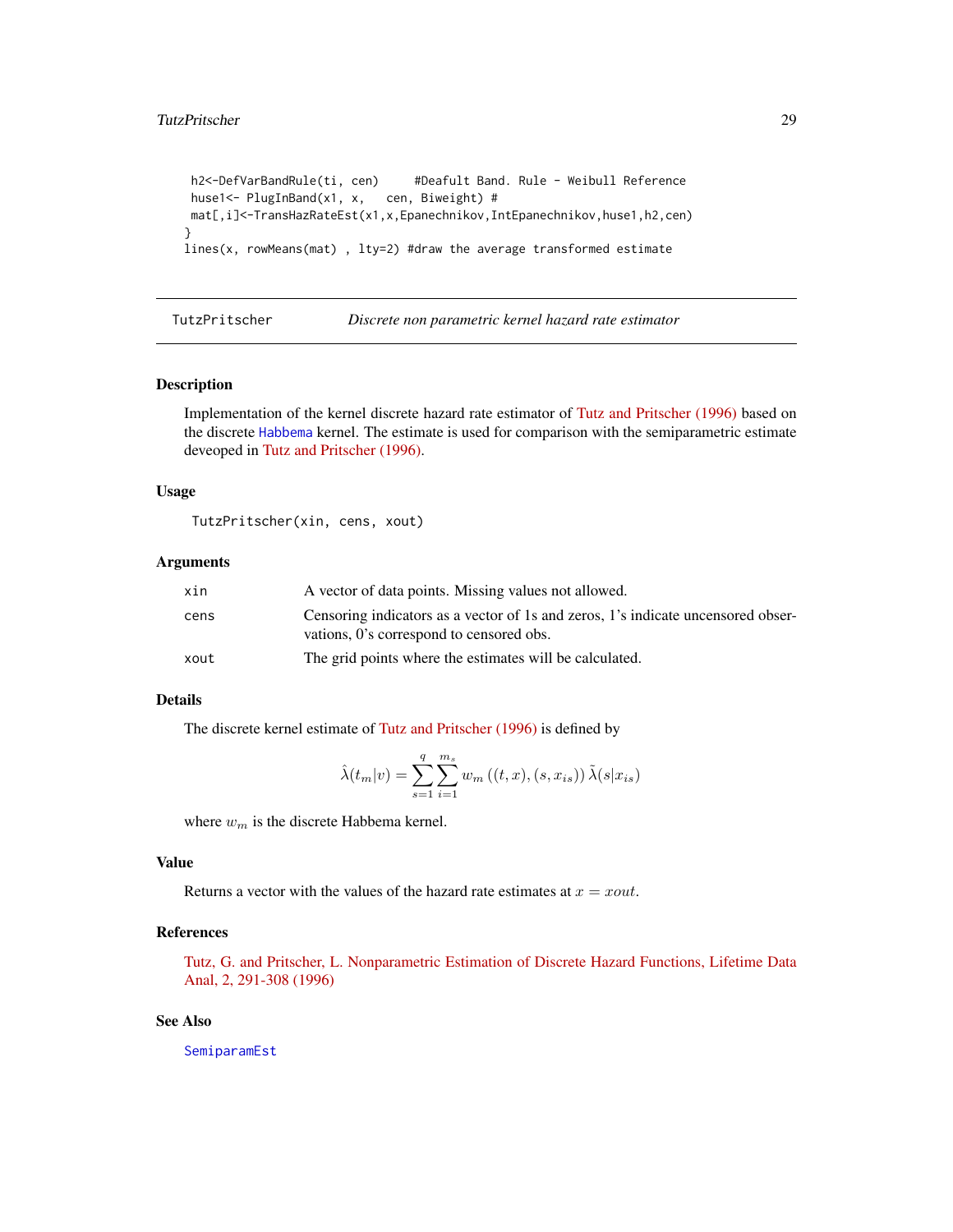#### Examples

```
options(echo=FALSE)
xin<-c(7,34,42,63,64, 74, 83, 84, 91, 108, 112,129, 133,133,139,140,140,146,
      149,154,157,160,160,165,173,176,185, 218,225,241, 248,273,277,279,297,
      319,405,417,420,440, 523,523,583, 594, 1101, 1116, 1146, 1226, 1349,
     1412, 1417)
cens<-c(1,1,1,1,1,0,1,1,1,1,1,1,1,1,1,1,1,1,1,1,1,1,1,1,1,1,0,1,1,1,1,1,1,
       0,1,0,1,1,1,1,1,0,1,1,1,0,1)
xin<-xin/30.438 #Adjust the data
storage.mode(xin)<-"integer" # turn the data to integers
xout <- seq(1,47, by=1) # define the grid points to evaluate the estimate
arg<-TutzPritscher(xin,cens,xout) #Discrete kernel estimate
plot(xout, arg, type="1", ylim=c(0, .35), lty=2, col=6) # plot the estimate
argSM<-lambdahat(xin, cens, xout) #crude nonparametric estimate
lines(xout, argSM, lty=3, col=5) # plot the crude estimate
```
<span id="page-29-1"></span>VarBandHazEst *Variable Bandwidth Hazard Rate Estimator*

#### **Description**

Implements the adaptive variable bandwidth hazard rate estimator of [Bagkavos and Patil \(2009\).](http://dx.doi.org/10.1080/03610920802364088) The estimate itself is an extension of the classical kernel hazard rate estimator of [Tanner and Wong](https://projecteuclid.org/download/pdf_1/euclid.aos/1176346265) [\(1983\)](https://projecteuclid.org/download/pdf_1/euclid.aos/1176346265) implemented in [HazardRateEst](#page-5-1). The difference is that instead of  $h$ , the variable bandwidth estimate uses bandwidth  $h\lambda(X_i)^{-1/2}$ . This particular choice cancels the second order term in the bias expansion of the hazard rate estimate and thus it is expected to result in a more precise estimation compared to [HazardRateEst](#page-5-1).

#### Usage

VarBandHazEst(xin, xout, kfun, h1, h2, ci)

| xin  | A vector of data points. Missing values not allowed.                                                                 |
|------|----------------------------------------------------------------------------------------------------------------------|
| xout | A vector of points at which the hazard rate function will be estimated.                                              |
| kfun | Kernel function to use. Supported kernels: Epanechnikov, Biweight, Gaussian,<br>Rectangular, Triangular, HigherOrder |
| h1   | A scalar, pilot bandwidth.                                                                                           |
| h2   | A scalar, variable kernel (adaptive) bandwidth.                                                                      |
| ci   | A vector of censoring indicators: 1's indicate uncensored observations, 0's cor-<br>respond to censored obs.         |

<span id="page-29-0"></span>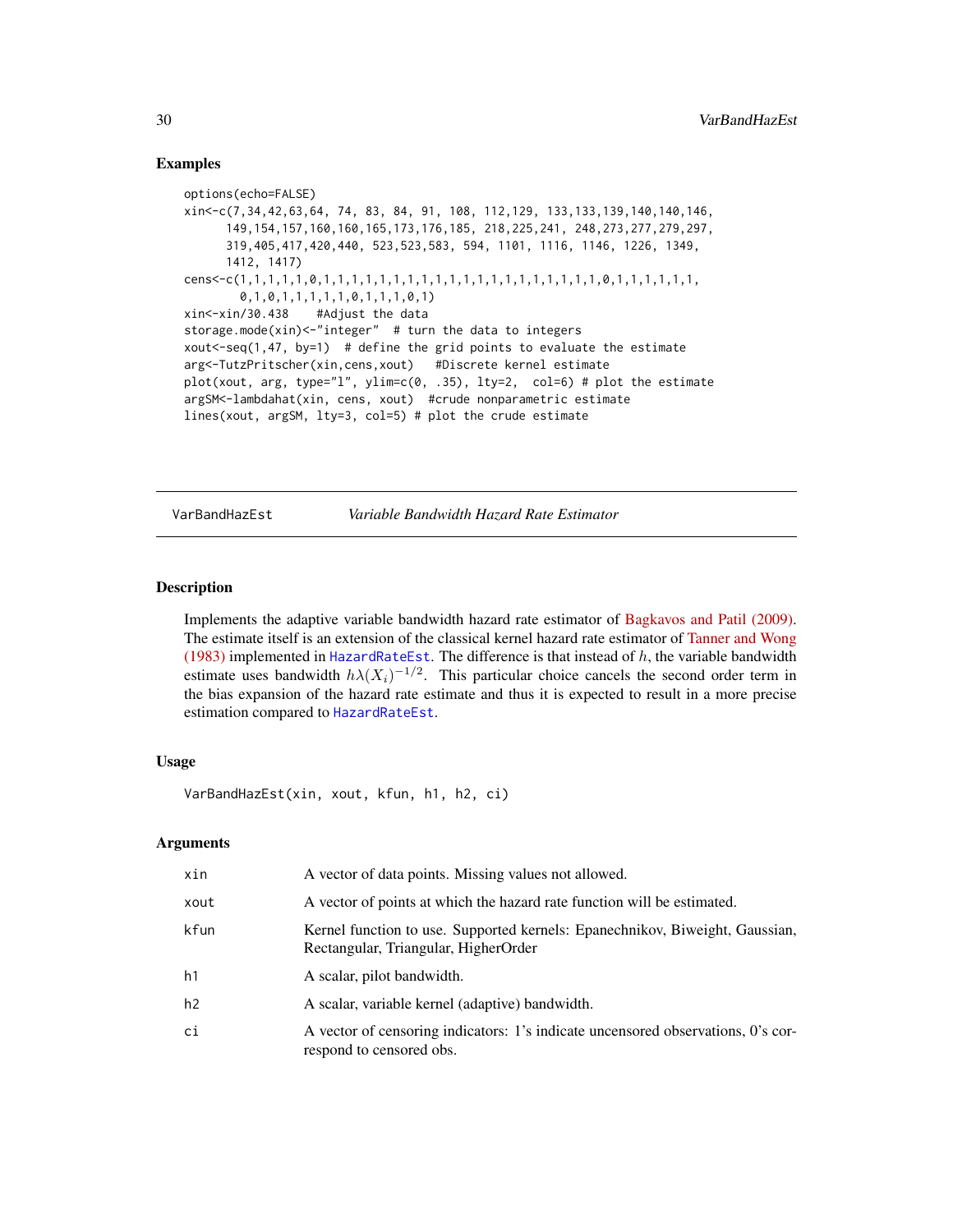#### <span id="page-30-0"></span>VarBandHazEst 31

#### Details

Implements the adaptive variable bandwidth hazard rate estimator of Bagkavos and Patil (2009), Comm. Statist. Theory and Methods.

$$
\hat{\lambda}_v(x; h_1, h_2) = \sum_{i=1}^n \hat{\lambda}^{-1/2}(x; h_1) \frac{K_{h_2} \left\{ (x - X_{(i)}) \hat{\lambda}^{-1/2}(x; h_1) \right\} \delta_{(i)}}{n - i + 1}
$$

The pilot bandwidth  $h_1$  is determined by an optimal bandwidth rule such as [PlugInBand](#page-19-1). and used as input to the pilot kernel estimate, implemented by [HazardRateEst](#page-5-1).

• TO DO: Insert a rule for the adaptive bandwidth  $h_2$ .

#### Value

A vector with the values of the function at the designated points xout.

#### References

[Bagkavos and Patil \(2009\), Variable Bandwidths for Nonparametric Hazard Rate Estimation, Com](http://dx.doi.org/10.1080/03610920802364088)[munications in Statistics - Theory and Methods, 38:7, 1055-1078](http://dx.doi.org/10.1080/03610920802364088)

#### See Also

[HazardRateEst,](#page-5-1) [TransHazRateEst,](#page-26-1) [PlugInBand](#page-19-1)

#### Examples

```
x<-seq(0, 5,length=100) #design points where the estimate will be calculated
plot(x, HazardRate(x, "weibull", .6, 1), type="l",
    xlab = "x", ylab="Hazard rate") #plot true hazard rate function
SampleSize <- 100
mat<-matrix(nrow=SampleSize, ncol=20)
for(i in 1:20)
{
 ti<- rweibull(SampleSize, .6, 1)#draw a random sample from the actual distribution
 ui<-rexp(SampleSize, .05) #draw a random sample from the censoring distribution
 cat("\n AMOUNT OF CENSORING: ", length(which(ti>ui))/length(ti)*100, "\n")
 x1<-pmin(ti,ui) #this is the observed sample
 cen<-rep.int(1, SampleSize) #censoring indicators
 cen[which(ti>ui)]<-0 #censored values correspond to zero
 h2<-DefVarBandRule(ti, cen) #Deafult Band. Rule - Weibull Reference
 huse1<- PlugInBand(x1, x, cen, Biweight)
 mat[,i]<- VarBandHazEst(x1, x, Epanechnikov, huse1,h2, cen) #Var. bandwidth est.
}
lines(x, rowMeans(mat) , lty=2) #draw the average vb estimate
```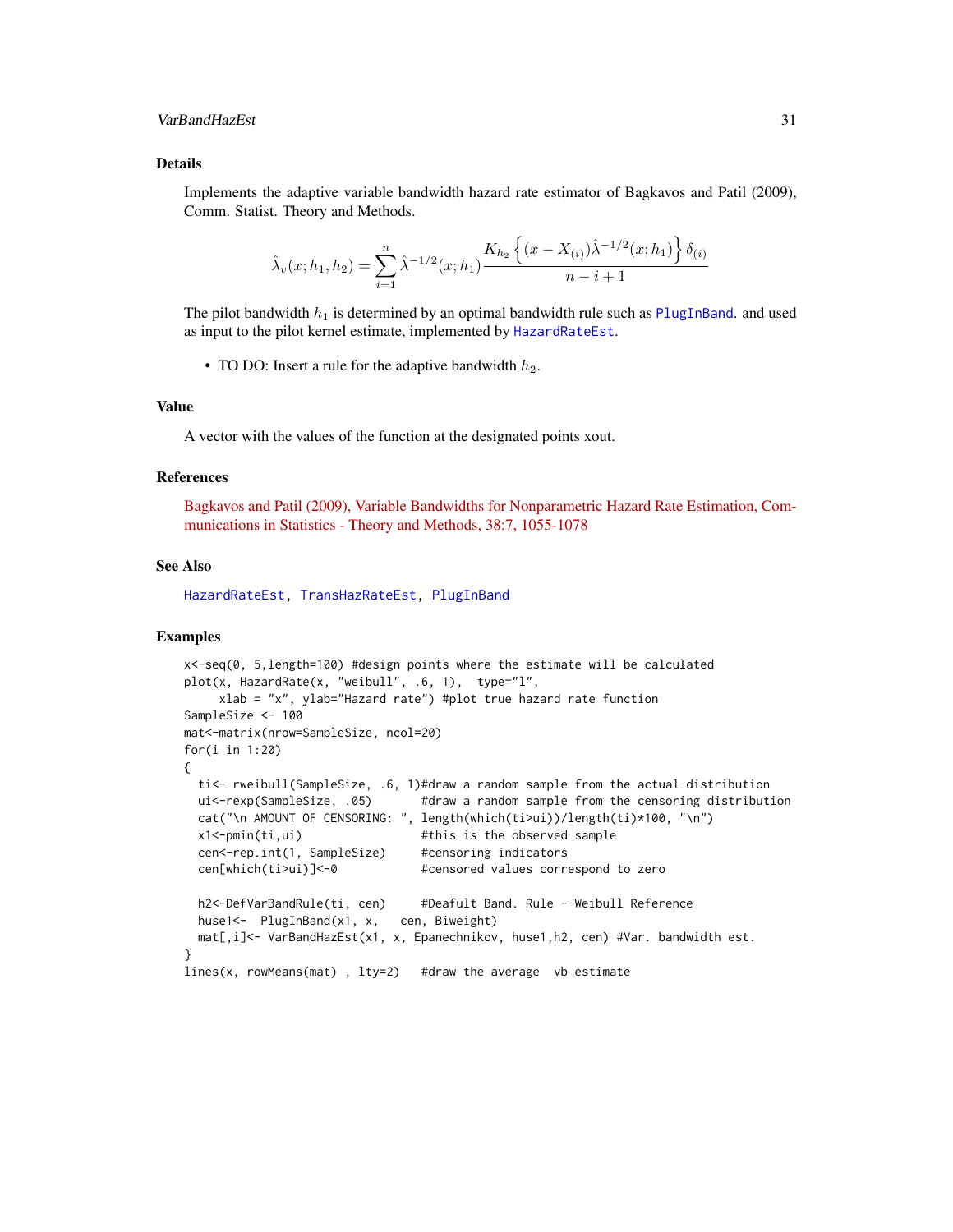# <span id="page-31-0"></span>Index

```
a0 (Kernels), 10
a1 (Kernels), 10
a2 (Kernels), 10
b0 (Kernels), 10
b1 (Kernels), 10
b2 (Kernels), 10
base (nsf, Tm, CparamCalculation,
        power.matrix, base,
         SmoothedEstimate), 19
Biweight, 23
Biweight (Kernels), 10
BoundaryBiweight (Kernels), 10
BoundaryEpanechnikov (Kernels), 10
bw.nrd, 15, 16, 21
CdfSwitch (RdistSwitch, PdfSwitch,
        CdfSwitch, HazardRate), 22
CparamCalculation (nsf, Tm,
        CparamCalculation,
        power.matrix, base,
         SmoothedEstimate), 19
cvfunction, 2
DefVarBandRule, 3
DiscretizeData, 4, 15, 16
Epanechnikov (Kernels), 10
Gaussian (Kernels), 10
gx (l1-l4, lw, lwF, gx), 12
Habbema, 29
Habbema (Kernels), 10
HazardHistogram, 2, 3, 5
HazardRate (RdistSwitch, PdfSwitch,
        CdfSwitch, HazardRate), 22
HazardRateEst, 4, 6, 7, 8, 17, 20, 21, 27, 28,
        30, 31
HigherOrder (Kernels), 10
HRSurv, 7, 18
```
iHazardRateEst, *[9](#page-8-0)*, [9,](#page-8-0) *[27,](#page-26-0) [28](#page-27-0)* IntBiweight *(*Kernels*)*, [10](#page-9-0) IntEpanechnikov *(*Kernels*)*, [10](#page-9-0) IntGaussian *(*Kernels*)*, [10](#page-9-0) IntRectangular *(*Kernels*)*, [10](#page-9-0) IntTriangular *(*Kernels*)*, [10](#page-9-0) Kernels, [10](#page-9-0) KMest, *[8](#page-7-0)*, [11,](#page-10-0) *[21](#page-20-0)* l1 *(*l1-l4, lw, lwF, gx*)*, [12](#page-11-0) l1-l4, lw, lwF, gx, [12](#page-11-0) l2 *(*l1-l4, lw, lwF, gx*)*, [12](#page-11-0) l3 *(*l1-l4, lw, lwF, gx*)*, [12](#page-11-0) l4 *(*l1-l4, lw, lwF, gx*)*, [12](#page-11-0) lambdahat, [13,](#page-12-0) *[24,](#page-23-0) [25](#page-24-0)* LLHRPlugInBand, [14,](#page-13-0) *[16,](#page-15-0) [17](#page-16-0)*, *[21](#page-20-0)* LocLinEst, *[14](#page-13-0)*, [16,](#page-15-0) *[26](#page-25-0)* lw *(*l1-l4, lw, lwF, gx*)*, [12](#page-11-0) lwF *(*l1-l4, lw, lwF, gx*)*, [12](#page-11-0) nlminb, *[2](#page-1-0)* NP.M.Estimate, *[8](#page-7-0)*, [18,](#page-17-0) *[21](#page-20-0)* nsf *(*nsf, Tm, CparamCalculation, power.matrix, base, SmoothedEstimate*)*, [19](#page-18-0) nsf, Tm, CparamCalculation, power.matrix, base, SmoothedEstimate, [19](#page-18-0) PdfSwitch *(*RdistSwitch, PdfSwitch, CdfSwitch, HazardRate*)*, [22](#page-21-0) PlugInBand, *[4](#page-3-0)*, *[7](#page-6-0)[–9](#page-8-0)*, *[14,](#page-13-0) [15](#page-14-0)*, *[18](#page-17-0)*, [20,](#page-19-0) *[23](#page-22-0)*, *[26](#page-25-0)*, *[28](#page-27-0)*, *[31](#page-30-0)* power.matrix *(*nsf, Tm, CparamCalculation, power.matrix, base, SmoothedEstimate*)*, [19](#page-18-0)

RdistSwitch *(*RdistSwitch, PdfSwitch, CdfSwitch, HazardRate*)*, [22](#page-21-0)